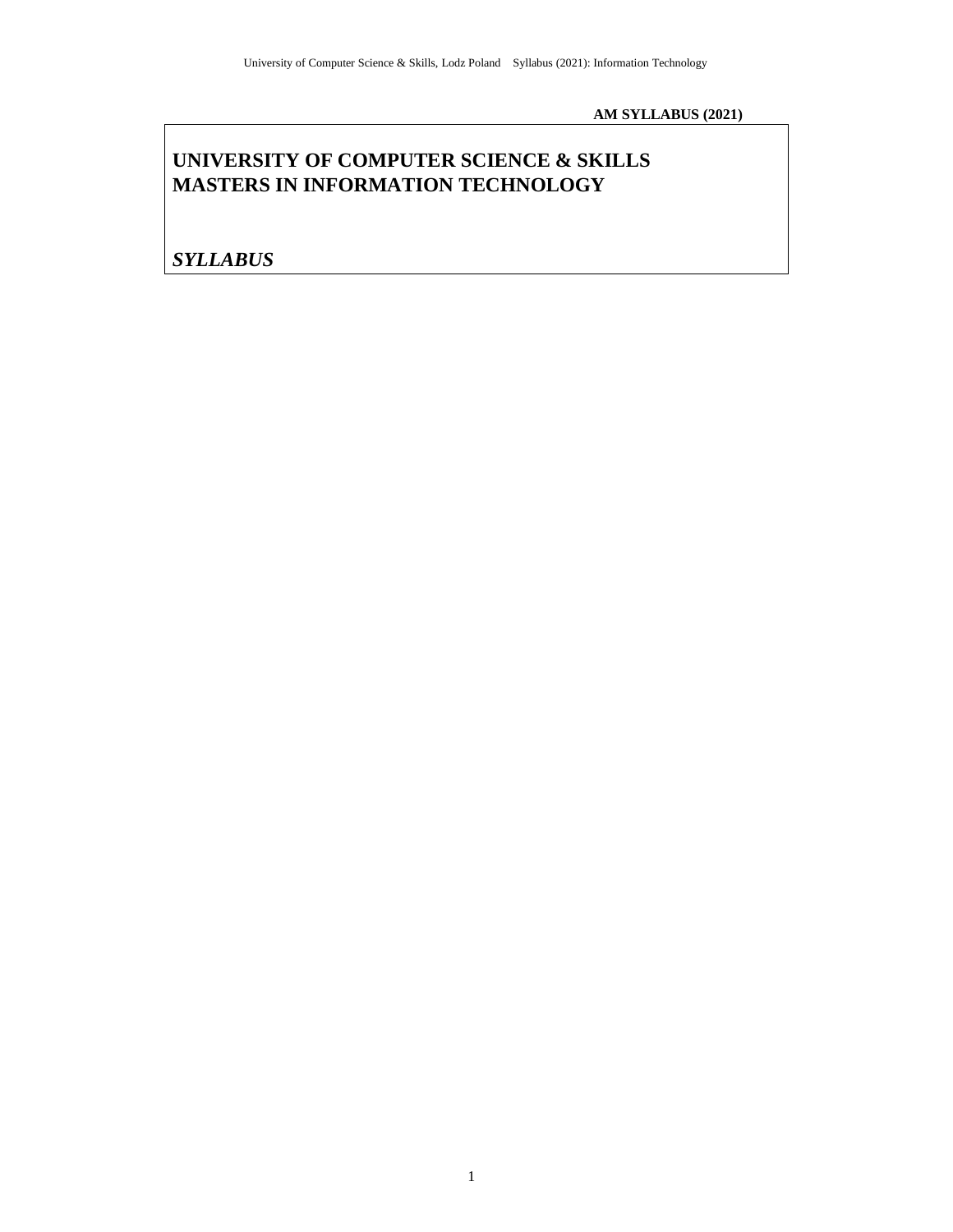| <b>Information Technology AM 19</b> | (Available in September)                                            |
|-------------------------------------|---------------------------------------------------------------------|
| <b>Syllabus</b>                     | Paper I $(3 \text{ hrs}) +$ Paper II $(3 \text{ hrs}) +$ Coursework |

## **Introduction**

This course is meant to prepare students for work in industry in the information processing fields as well as prepare students for business and computer-related courses. In particular, it aims to:

- provide a basic knowledge of computer hardware and software;
- introduce the business areas to which computers may be applied;
- provide an introduction to business organisation and information systems;
- develop the skills in communication, verbal and written, which play an important part in business computing and information processing;
- provide sufficient training in programming to enable the design, writing and documenting of a program or suite of programs in a high-level language;  $\Box$  develop knowledge of capabilities of generic software.

## **Course Structure**

Prerequisites: It is recommended that students following this course have a SEC standard in computing.

Duration: A 2-year period of study is assumed with a total of approximately 350 contact hours which include both lectures and lab work.

## **Content**

The syllabus consists of five major modules:

### **1: Information Systems**

Aim: To give students a broad foundation of basic computing/data processing knowledge and skills.

## **2: Human communication and Business Organisation**

Aim: To provide students with the necessary written and verbal communication skills to enable them to relate to others on computing and non-computing matters. To give the student an understanding of the information needs of organisations, the various

types of organisation and the various ways that Information Technology permeates within organisations.

### **3: Software**

Aim: To become familiar with the various types of software categories and their capabilities. Students will develop skills to use generic software especially of database and spreadsheet nature.

## **4: Programming Techniques and System Development**

Aim: To give students knowledge of the necessary techniques needed to implement algorithmic design using a high level language, which is object oriented (Java), as well as creating, testing

and maintaining the implemented systems. (A working knowledge of a high level programming language at SEC level is recommended.)

## **5: Exercises**

Aim: To give students the opportunity to put into practice concepts learnt during the course.

## **Assessment Procedure**

Modules 1 and 2 are assessed on the basis of ONE WRITTEN EXAMINATION PAPER AT THE END OF THE 2-YEAR COURSE.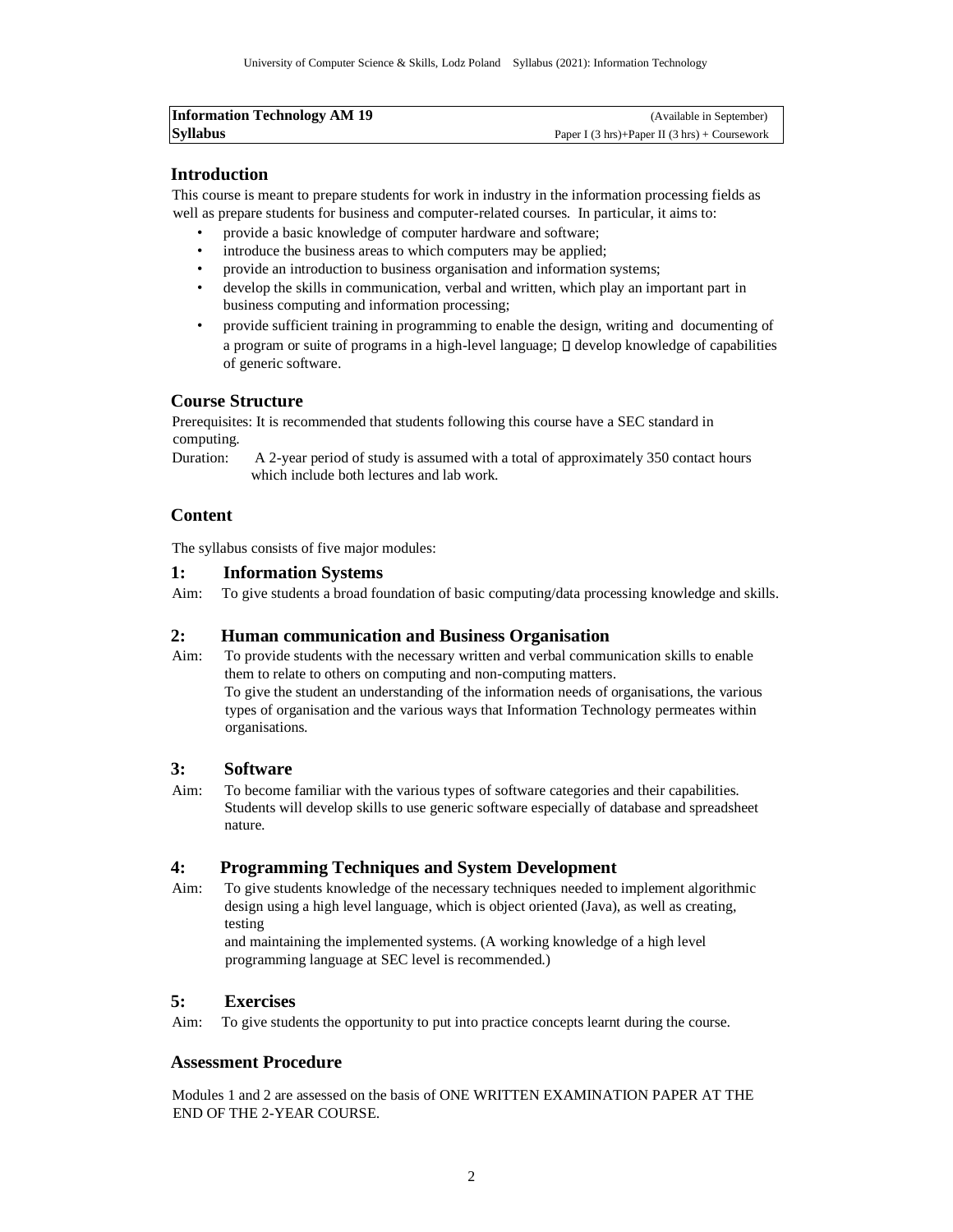Modules 3 and 4 are assessed on the basis of ONE WRITTEN EXAMINATION PAPER AT THE END OF THE 2-YEAR COURSE.

Module 5 is assessed on the basis of a set of four school based exercises carried out by the candidate during the course of study, monitored and assessed by the tutor and moderated by the Markers' panel. All marks are to be submitted to MATSEC not later than the date stipulated by the MATSEC board.

**Note for Private candidates:** Private Candidates are to submit all exercises to the MATSEC Support Unit, for assessment by the Markers' Panel, by the date stipulated by the unit. Candidates may be called for an interview about their work.

| o<br>o               | Section A                     | Module                                                                       | % Weighting |
|----------------------|-------------------------------|------------------------------------------------------------------------------|-------------|
| Paper 1<br>(3 hours) | <b>Section B</b><br>Section A | <b>Information Systems</b><br>Human Communication & Business<br>Organisation | 20<br>20    |
| Paper 2<br>(3 hours) | <b>Section B</b>              | Software<br>Programming Techniques and System<br>Development                 | 20<br>20    |
| <b>Set Exercises</b> |                               |                                                                              | 20          |

## **Weightings for final Grade**

Four exercises will be set during the course. The percentage values illustrate the weighting of each assignment mark as a percentage of the overall final grade.

- (i) Web Design Assignment 5%
- (ii) Database + Spreadsheet (linked) Assignment 5%
- (iii) Programming Assignment I 5%
- (iv) Programming Assignment II 5%

## **Paper Structure Paper 1**

Duration three hours. Maximum mark 100. This paper will comprise two sections:

Section A on Information Systems (maximum mark 50) Questions are set on the syllabus content of Module 1. Four questions are set.

One compulsory question, consisting of short questions and carrying 20 marks. Three questions, to choose two, each carrying 15 marks.

Section B on Human Communication and Business Organisations (maximum mark 50) Questions are set on part of the syllabus content of Module 2. Four questions are set.

One compulsory question, consisting of short questions and carrying 20 marks. Three questions, to choose two, each carrying 15 marks.

## **Paper 2**

Duration three hours. Maximum mark 100. This paper will comprise two sections:

Section A on Software (maximum mark 50) Questions are set on the syllabus content of Module 3. Four questions are set.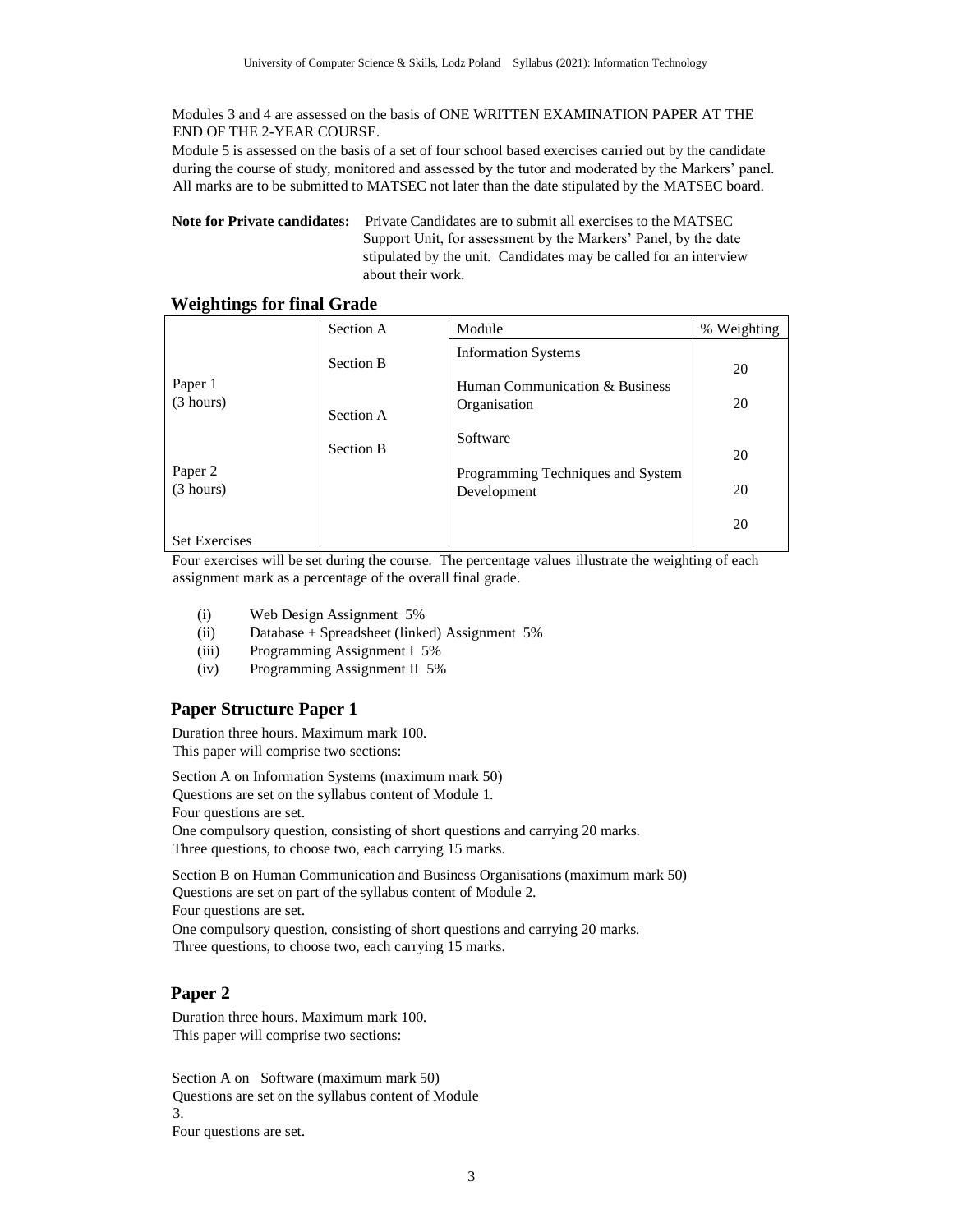One compulsory question, consisting of short questions and carrying 20 marks. Three questions, to choose two, each carrying 15 marks. Section B on Programming Techniques and System Development (maximum mark 50) Questions are set on the syllabus content of Module 4. Four questions are set. One compulsory question, consisting of short questions and carrying 20 marks. Three questions, to choose two, each carrying 15 marks.

#### **Grading**

The final grade will be based on an overall aggregate score and students must obtain a minimum mark in each paper to be established by the Markers' Panel.

#### **Resit**

Candidates who fail to meet the criteria for a pass will have to resit the whole examination. Project marks may be carried forward for subsequent sessions based on this syllabus.

### **1: INFORMATION SYSTEMS**

### 1.1 INFORMATION SYSTEMS IN ORGANISATIONS

By the end of this section candidates should be able to:

- Have a basic understanding of Information Systems (IS) and their role in organisations;
- Appreciate the need for organisations to update constantly their information systems hence the concept of an information systems life cycle and the need for planning when developing an information system;
- Be aware of the issues related to implementing information systems in organisations.
- Define an expert system, its benefits and limitations;
- Understand issues pertinent to data and data capture;
- Understand the issues related to data verification and data validation, relevant to IS;
- Define causes of data loss and understand the basic issues required to set up a disaster recovery plan;
- The main aspects relevant to implementation of ICT related legislation in organisations;
- The need for training in order to maximise the advantages brought by IS;  $\square$  Define project management and the role of a project manager in organisations;  $\Box$  Understand the importance of codes of practice in organisations.

| Role of Information<br>systems in<br>Organisations | Issues related to organisations and information systems. IS as a means of<br>extracting the required information by the organisations.<br>Types of information systems found in organisations: data processing<br>systems, knowledge work systems, and management information systems.<br>Their main differences.<br>Internal and external information with respect to the organisation |
|----------------------------------------------------|-----------------------------------------------------------------------------------------------------------------------------------------------------------------------------------------------------------------------------------------------------------------------------------------------------------------------------------------------------------------------------------------|
|                                                    | Role of management information systems and how it helps managers<br>in making decisions<br>Characteristics of an MIS and factors affecting the success or failure of an<br>MIS.                                                                                                                                                                                                         |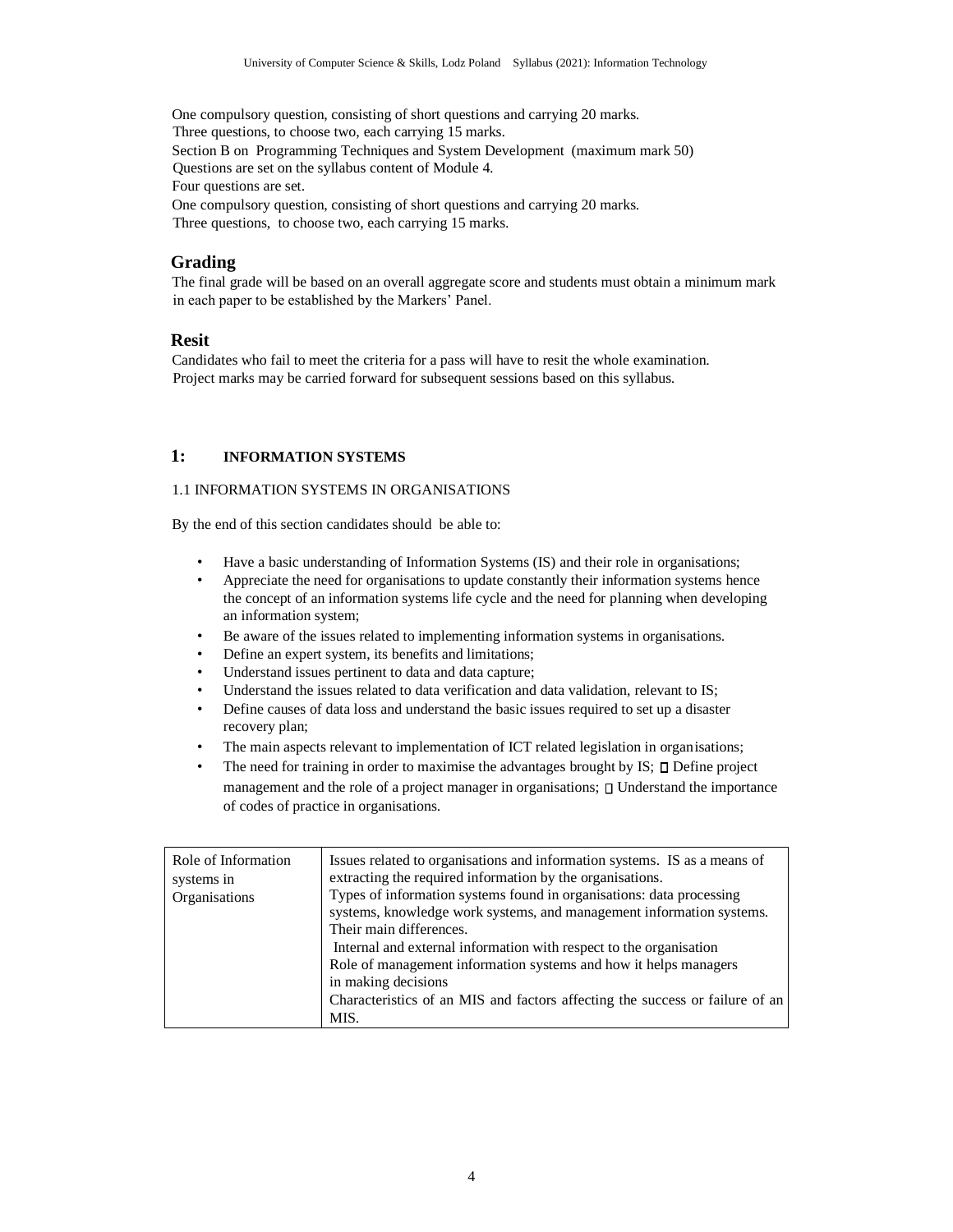| Information systems | Overview of the systems life cycle and the Waterfall model.                    |
|---------------------|--------------------------------------------------------------------------------|
| life cycles         | The issues that indicate the need for a new system.                            |
|                     | Overview of main stages: feasibility study, requirements analysis, system      |
|                     | design, implementation, methods of conversion, post-implementation             |
|                     | review, system maintenance.                                                    |
|                     | Overview of prototyping $-$ a different lifecycle $-$ benefits and pitfalls of |
|                     | prototyping.                                                                   |
|                     |                                                                                |

| Implementation issues<br>of IS in organisations                                 | What goes on during implementation of IS.<br>Aspects of successful and non successful implementation.                                                                                                                                                                                                                                                                                                                                                |
|---------------------------------------------------------------------------------|------------------------------------------------------------------------------------------------------------------------------------------------------------------------------------------------------------------------------------------------------------------------------------------------------------------------------------------------------------------------------------------------------------------------------------------------------|
| Management<br>Information Systems /<br><b>Business Intelligence</b><br>Software | Executive Information systems, drill down<br>Data mining<br>Data warehousing<br><b>OLAP</b><br>Business modeling systems<br>Business process control<br><b>Artificial Neural Networks</b><br>(Expert Systems)                                                                                                                                                                                                                                        |
| Expert systems                                                                  | Definition of an expert system.<br>What are expert systems and examples where they are currently used<br>(medicine, engineering diagnostics).<br>Benefits and limitations of current expert systems.                                                                                                                                                                                                                                                 |
| Data and data capture                                                           | Methods commonly associated with data capture (large volumes of data)<br>such as bar codes, and magnetic stripe cards (advantages and<br>disadvantages).<br>Other uses of bar codes common today.<br>Overview of Electronic Data Interchange (EDI) – used to link directly<br>suppliers and retailers for fast information exchange.<br>Use of smart cards. Their advantages and disadvantages.<br>Keying in the data. Advantages and disadvantages. |
| Data validation and<br>verification in IS                                       | Concept of data capture.<br>Categories of errors that are commonly found.<br>Verification versus validation.<br>The importance of accuracy and validity of the data.<br>(Techniques are included in Section 1.3.)                                                                                                                                                                                                                                    |
| Data loss and recovery<br>methods                                               | Defining negligence in an IS environment - effects of negligence.<br>Main stages in disaster planning - and disaster recovery plan.<br>Overview of a security plan - physical security and software related<br>security.<br>Criteria used to select a contingency plan.                                                                                                                                                                              |
| ICT related legislation<br>in organisations                                     | Overview of laws related to ICT in organisations including the data<br>protection act.<br>Main issues to be considered in a data protection policy in organisations<br>Aspects of software copyright, licensing and having backup copies allowed<br>Health and safety – ownership of workspace by employees, taking regular<br>breaks from workplace space, provision of the right furniture and<br>equipment The responsibilities of the employer.  |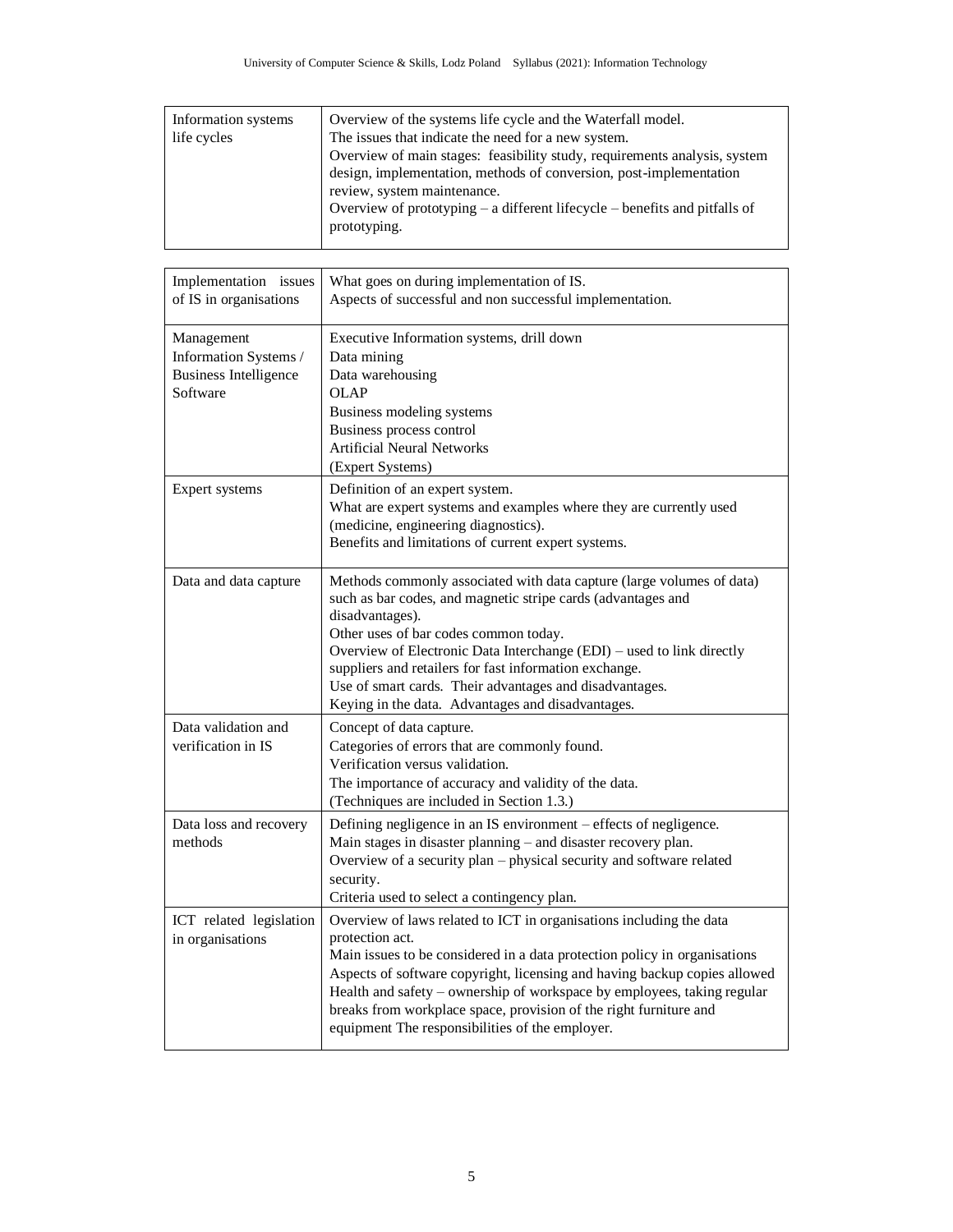| Training issues                       | The need for ICT related training in modern organisations Training for<br>senior management, middle management and staff – characteristics of<br>each group, the use of ICT tools by each and potential problems<br>encountered<br>Methods of training – computer based training, instructor led courses, skills<br>updating<br>Aspects of a corporate training strategy                                                                                                             |
|---------------------------------------|--------------------------------------------------------------------------------------------------------------------------------------------------------------------------------------------------------------------------------------------------------------------------------------------------------------------------------------------------------------------------------------------------------------------------------------------------------------------------------------|
| Project Management                    | Defining project management and its importance in modern organisations<br>Aspects of project planning and scheduling (setting of timescales, resources<br>required, potential areas of slowdown in development).<br>Project reviews – ways to analyse progress and take corrective action if<br>required.<br>Composition and characteristics of a good project team.<br>Selection and characteristics of a good project manager – tasks for which<br>project manager is responsible. |
| Codes of practice in<br>organisations | Issues related to ethics and computing – factors that need to be considered<br>in ethical decision-making.<br>Formal guidelines in the computing industry.<br>Codes of practice – employee code of conduct.<br>Use of informal guidelines to make ethical decisions.                                                                                                                                                                                                                 |

## 1.2 INFORMATION: THE TOOLS REQUIRED TO HANDLE IT

By the end of this section the student should be able to:

- Define the basic components of a computer system;
- Understand the basic characteristics of a typical microprocessor;
- Be aware of the principal input devices currently in use;
- Be aware of the main storage devices currently in use;
- Be aware of the main output devices currently in use;
- Define the main issues relevant to network environments in modern organisations;
- Distinguish between the main modes of processing used;
- Understand the importance of user interfaces for IS and the main types of user interfaces found today;
- Appreciate the fact that all data in computers is stored in binary format and that the most frequently used number bases are binary and hexadecimal;
- Demonstrate an understanding of the different data representations;
- Appreciate that various verification and validation techniques exist to minimize the number of errors in data storage/transmission;
- Understand why various methods of representing numbers in a computer exist.

| Computer system | Outline of a computer system as being made of various components. (I/O,<br>processor, main memory, auxiliary storage). Type of components may vary<br>and depend on requirements.<br>Main categories of computers currently in existence and their use. |
|-----------------|---------------------------------------------------------------------------------------------------------------------------------------------------------------------------------------------------------------------------------------------------------|
| Microprocessor  | Overview of a typical processor (ALU, CU, registers, buses as channels<br>through which the various components are linked).<br>Main types of RAM and ROM currently in use.<br>The ASCII code as a means to represent characters. (EBCDIC, UNICODE)      |
| Input devices   | Brief overview of main input devices (no need to go in their detailed<br>function). Important to indicate the advantages and disadvantages of each<br>and hence the environment where they should be used.                                              |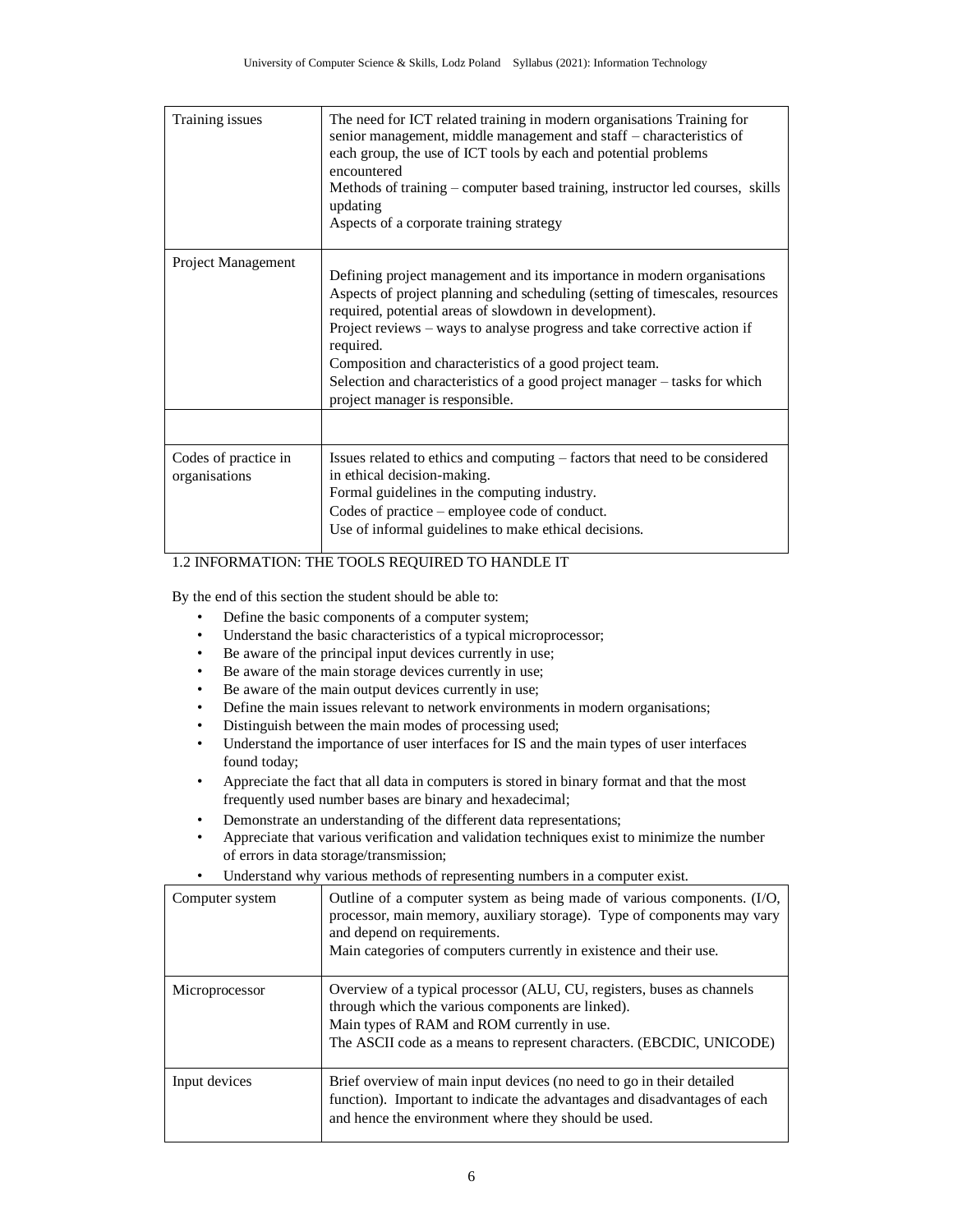| Storage devices                           | Notion of primary and secondary storage.<br>Main types of magnetic-based storage devices, and main types of opticalbased<br>storage devices. Advantages/disadvantages.                                                                                                                                                                                                                                                                                                           |
|-------------------------------------------|----------------------------------------------------------------------------------------------------------------------------------------------------------------------------------------------------------------------------------------------------------------------------------------------------------------------------------------------------------------------------------------------------------------------------------------------------------------------------------|
| Output devices                            | Brief overview of main output devices (no technical details required).<br>Advantages and disadvantages of each and areas of application of each.                                                                                                                                                                                                                                                                                                                                 |
| Networks in<br>organisations              | Types of networks commonly used: LAN and WAN. Advantages and<br>disadvantages of networks.<br>Common LAN setups (Star, Ring, Bus).<br>Server-based vs peer-to-peer networks.<br>Wide Area Networks.<br>Overview of Internet structure – mesh of interlinked networks<br>Overview of communications links and common media used.<br>ISDN lines.<br>The use of bridges and gateways to link different networks together.<br>Overview of Synchronous and Asynchronous transmission. |
|                                           | Factors affecting the rate of data transmission.<br>Protocols as standards required to link different network types together.                                                                                                                                                                                                                                                                                                                                                    |
| Processing modes                          | Understand the principles of batch processing and interactive processing<br>Concept of master files and transaction files.<br>Real-time and pseudo real-time processing.<br>Criteria for the choice of processing mode.                                                                                                                                                                                                                                                          |
| User interface in IS                      | The importance of a good interface<br>Main interface styles - Command Line Interface (CLI) and Graphical User<br>Interface (GUI). Advantages and disadvantages of each.<br>New ways - script recognition, speech input/output.                                                                                                                                                                                                                                                   |
| Number base systems                       | Decimal (denary), binary and hexadecimal.<br>Conversion from decimal to binary and vice-versa.<br>Conversion from decimal to hexadecimal and vice-versa.<br>Conversion from hexadecimal to binary and vice-versa. Long and quick<br>methods.                                                                                                                                                                                                                                     |
| Data representations                      | Data representation in binary to code text, numbers and control signals.<br>Different file formats and common file extensions: Binary (.bin or .exe),<br>graphic (bit-mapped, JPEG and GIF), sound (WAV, MP3), video (AVI),<br>text (.txt), database records (.DBF) and hypertext (.HTML)                                                                                                                                                                                        |
| Validation and<br>verification techniques | Validation checks: range and check digit<br>Verification checks on files.<br>Error correction techniques: parity and CRC.                                                                                                                                                                                                                                                                                                                                                        |
| Number representations                    | Signed and unsigned fixed point integer representation.<br>Signed and unsigned fixed point real representation, binary fractions.<br>Notion of floating point representation. Normalisation. Range, overflow<br>and underflow. 2's complement notation.                                                                                                                                                                                                                          |

## 1.3 INFORMATION POLICY, STRATEGY AND SYSTEMS

By the end of this section, the student should be able to:

- Understand the main issues related to information policy and strategy;
- Appreciate the main mechanisms used in security and backup policies;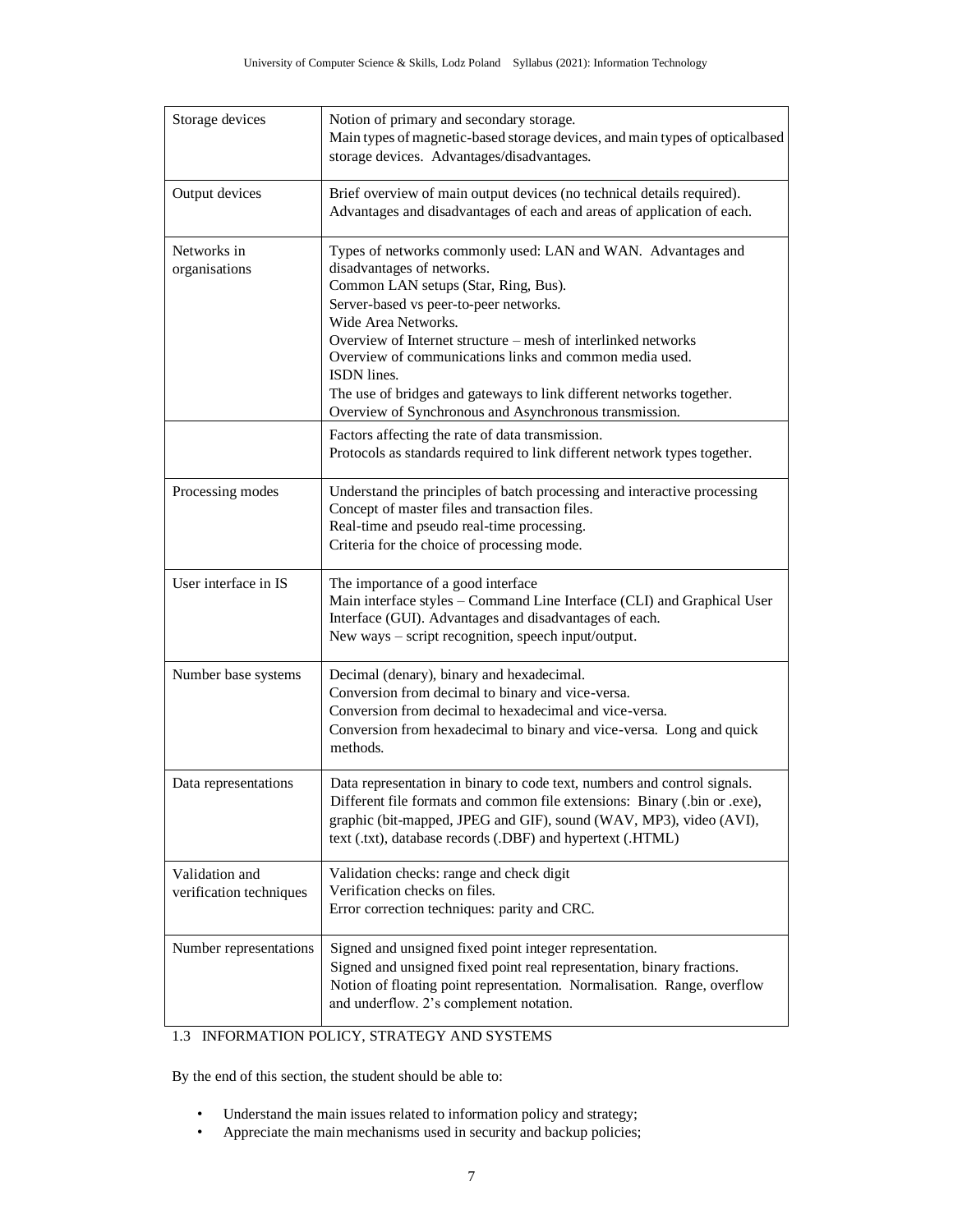- Understand the main issues relevant to security of data;
- Define the main issues relevant to network security;
- Understand the main modes used for data communication and the need for standards in this regard;
- Appreciate the main basic aspects of human-computer interaction (HCI).

| Information policies<br>and strategies | Defining the challenge of information management in modern organisations<br>- to use information to obtain knowledge for the benefit of the organisation<br>Consistency of information with organisations' business priorities.<br>Comparing/contrasting centralisation with decentralisation with respect to<br>managing information across the organisation.<br>The different needs of different users and ways how these can be catered<br>for. Hardware and software choices/upgrading hardware and software so as<br>to constantly update the information management system. |
|----------------------------------------|-----------------------------------------------------------------------------------------------------------------------------------------------------------------------------------------------------------------------------------------------------------------------------------------------------------------------------------------------------------------------------------------------------------------------------------------------------------------------------------------------------------------------------------------------------------------------------------|
| Security mechanisms                    | Types of backup strategies - full backup, incremental backup<br>Online backup (RAID) versus, grandfather-father-son backups(batch)<br>Categories of hardware required for backups                                                                                                                                                                                                                                                                                                                                                                                                 |
| Security of data                       | Importance of data integrity.<br>Physical security, restriction of access, biometric security measures.<br>User ID's and passwords, access rights.<br>Securing against malicious damage.<br>Protection against viruses.<br>Communications security, data encryption, firewalls.<br>Disaster planning and backup strategies.                                                                                                                                                                                                                                                       |
| Network security                       | The need to train users in issues related to security (password policy)<br>Defining access privileges and access controls.<br>Performance management as a means to ensure quality and also detect<br>security related problems.<br>Data encryption as a means to keep data secure (even if intercepted)                                                                                                                                                                                                                                                                           |
| Computer networks                      | Common communications software in use today.<br>Speed of transmission (base-band and broad-band).<br>Direction of transmission (simplex, half-duplex, full-duplex).<br>Serial and parallel transmission.<br>Telecommunications standards and protocols - ISO-OSI model.<br>The Internet protocol.                                                                                                                                                                                                                                                                                 |
| <b>HCI</b> aspects                     | Understanding the basic psychological factors that are needed to design<br>good software.<br>Distinguishing between short term memory and long term memory and their<br>relevance on software design.<br>Text versus graphics - pros and cons.                                                                                                                                                                                                                                                                                                                                    |

## **2: HUMAN COMMUNICATION AND BUSINESS ORGANISATION**

To outline the formal means of communication and the development of personal relationships within the organization. This should be more practical than theoretical.

To provide a broad understanding of the world of business, how businesses function internally and how they interact with the world around them.

### 2.1 HUMAN COMMUNICATION

At the end of the module candidates will be able to: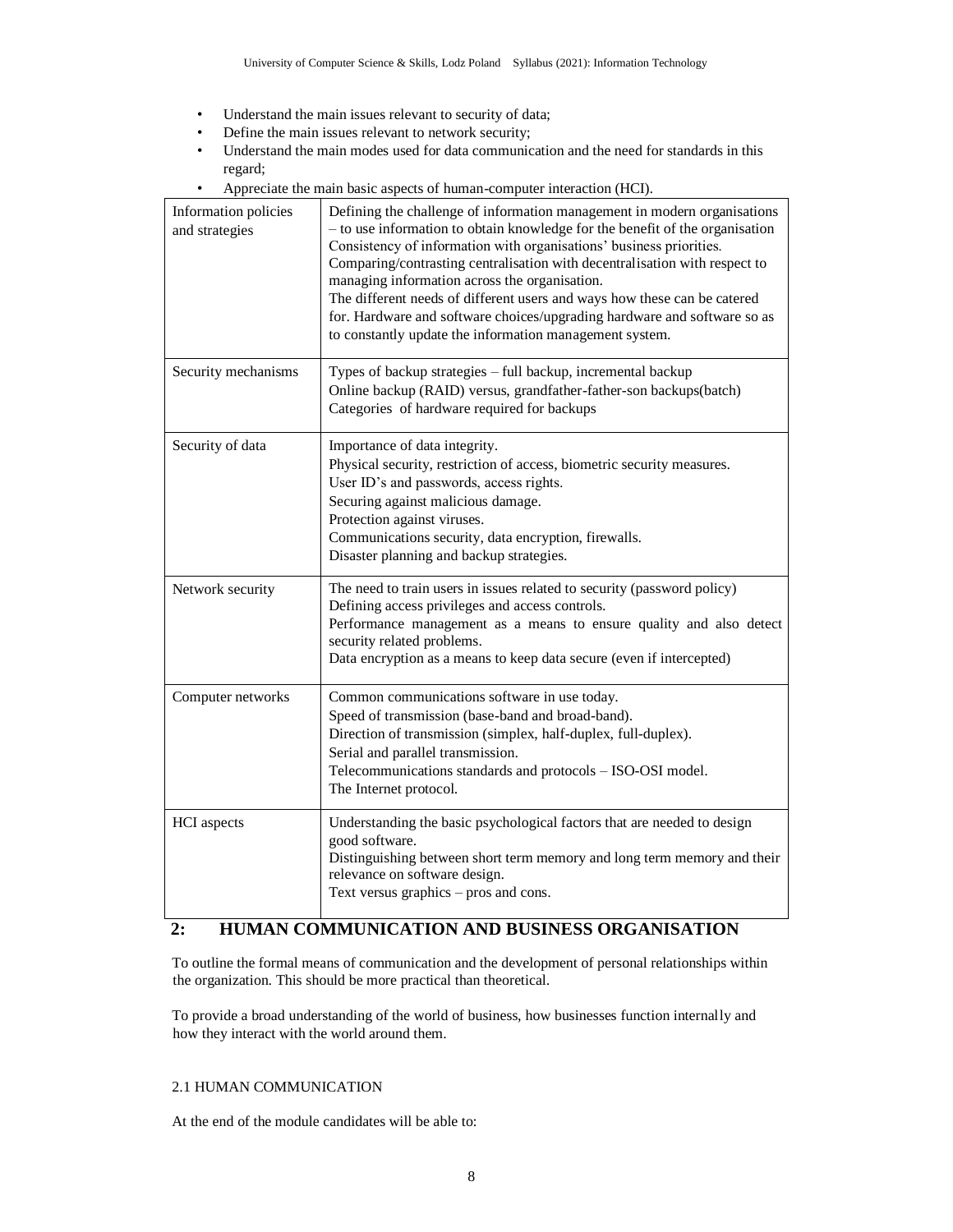- Describe the nature of communication;
- Understand different means of communication;
- Appreciate related technologies, their basic functions and relative advantages;
- Appreciate the power of the Internet as a means of human communication;
- Understand the information structures used for dissemination of information internally and also externally;
- The need for user support in IS based organisations and the basic elements of user support systems.

| Introduction to       | What is communication?                                                        |  |
|-----------------------|-------------------------------------------------------------------------------|--|
| Communication         | The communication model.                                                      |  |
|                       | Different types of communication: verbal, written and visual.                 |  |
|                       | How electronic communication is affecting business: Tele-working,             |  |
|                       | Internet. (in brief as it will be explained later on), Video Conferencing,    |  |
|                       | EGovernment (information about government services, payment and actual        |  |
|                       | delivery of services, )                                                       |  |
| Verbal communication  | The advantages and disadvantages of verbal communication.                     |  |
|                       | Speech: Preparation, Delivery, The subject, Public speaking, Assessment       |  |
|                       | technique. Non Verbal Communication.                                          |  |
|                       | Related technologies - features and advantages                                |  |
|                       | Telephone<br>О                                                                |  |
|                       | Mobile telephony<br>О                                                         |  |
| Written communication | The advantages and disadvantages of written communication.                    |  |
|                       | The concept of written media: content, structure, style, layout.              |  |
|                       |                                                                               |  |
|                       | Examples: Letter, memos, reports, Curriculum vitae, minutes                   |  |
|                       | Related technologies - main features and advantages                           |  |
|                       | word-processing,<br>п                                                         |  |
|                       | e-mail<br>п                                                                   |  |
|                       | document systems (like groupware and workflow systems)<br>п                   |  |
| Visual communication  | The effects of visual communication                                           |  |
|                       | Examples: Posters, wall charts, notice boards, photographs, films, slides     |  |
|                       | and videos, CCT, microfilm and visual aids.                                   |  |
|                       |                                                                               |  |
|                       | Related technologies - main features and advantages.                          |  |
|                       | the traditional printing process $-$ books, newspapers, journals, $\Box$<br>п |  |
|                       | desktop publishing                                                            |  |
|                       | digital Image Processing<br>П                                                 |  |
|                       | facsimile machine<br>п                                                        |  |
|                       | О<br>photocopier                                                              |  |
|                       | television<br>п                                                               |  |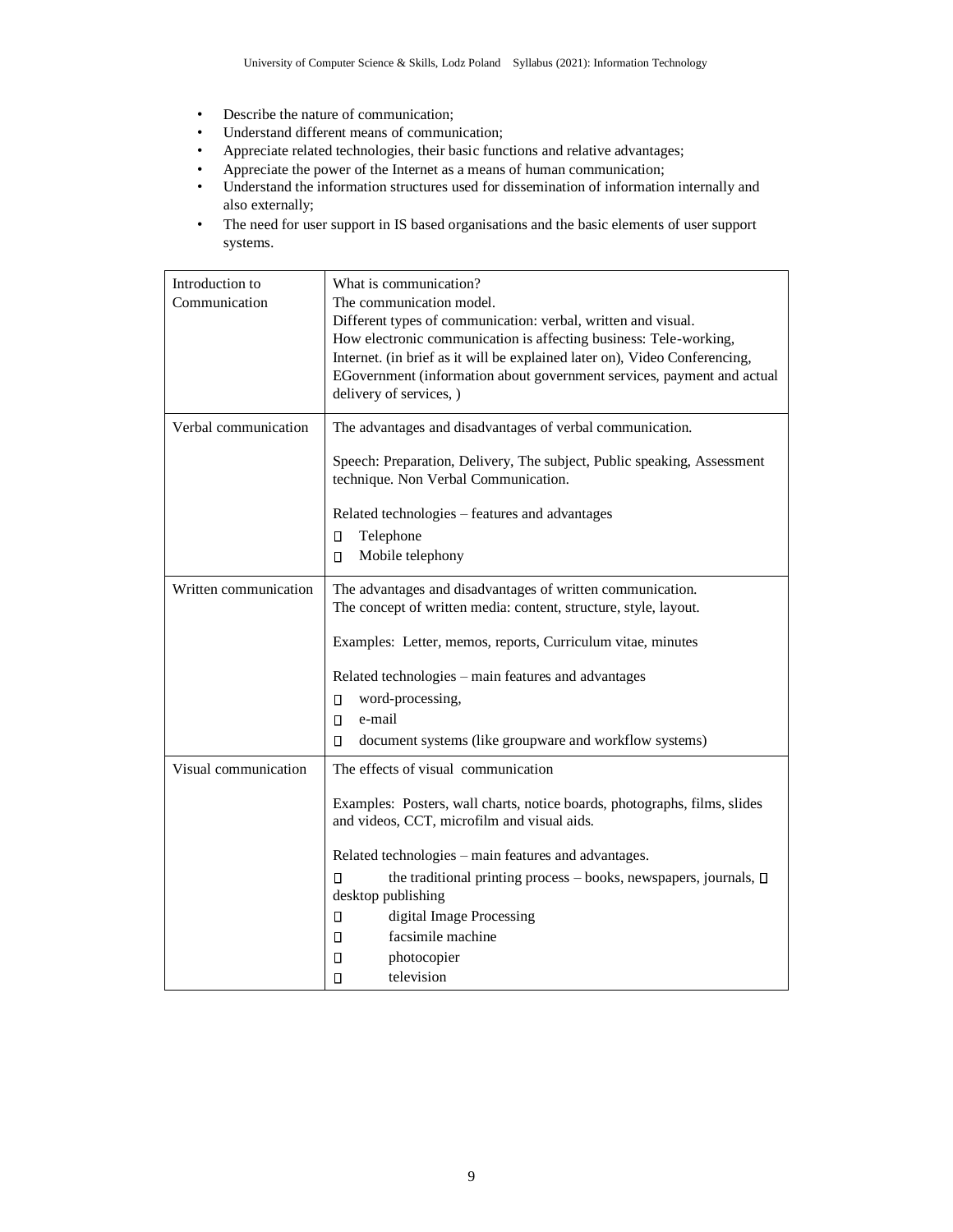| The Internet as a Human<br><b>Communication Media</b>              | What is the Internet?                                                                                                                                                                                                                                                                                                                                                                  |
|--------------------------------------------------------------------|----------------------------------------------------------------------------------------------------------------------------------------------------------------------------------------------------------------------------------------------------------------------------------------------------------------------------------------------------------------------------------------|
|                                                                    | Internet utilities that can be used as human communication tools:<br>Email, Chatting, Newsgroups and Discussion Groups, Web Conferencing.<br>(The student should know how one could use the above services in a<br>business both in internal and external communications.)                                                                                                             |
|                                                                    | Advantages and disadvantages of the internet as a communication tool.                                                                                                                                                                                                                                                                                                                  |
| Internal communication<br>in an organisation                       | Structures for dissemination of information                                                                                                                                                                                                                                                                                                                                            |
|                                                                    | Upward Communication: Purpose and Content of reports, Suggestion<br>scheme systems, Interviews, Employees groups, Staff development and<br>appraisal.                                                                                                                                                                                                                                  |
|                                                                    | Downward Communication: Purpose, Policies of communication, The<br>different ways that a company can take in order to communicate with the<br>employees (magazines, induction manual, annual reports, letter, notice                                                                                                                                                                   |
|                                                                    | board, pay envelope inserts).                                                                                                                                                                                                                                                                                                                                                          |
|                                                                    | The Grapevine lateral Communication.                                                                                                                                                                                                                                                                                                                                                   |
| External<br>communication in an<br>organization                    | Why does a company have to spread information to the outside world:<br>Suppliers (what info should they know), -<br>Customers (present and future), -<br>Public<br>relations.                                                                                                                                                                                                          |
|                                                                    | Different ways and means of how to spread information:<br>Newspaper, letters to customers and other media.                                                                                                                                                                                                                                                                             |
| Use of Communication<br>Technologies in a<br>business organisation | Telephone (fixed line and mobile), Voice Mail, Facsimile, TV,<br>Videoconferencing, Radio.<br>Internet as a general communication tool.                                                                                                                                                                                                                                                |
| User support systems                                               | The need for support within the organisation and to external customers.<br>Characteristics of a 'help desk' and help desk software that may be in use<br>today.<br>Aspects of technical support.<br>Role of bulletin boards, user booklets, newsletters and support articles<br>Support over the Internet $-$ online help.<br>The role of 'traditional' documentation such as manuals. |

## 2.2 BUSINESS ORGANISATION

### 2.2.1 ORGANISATIONS

 $\mathbf l$ 

Upon successful completion of this module the students will be able to:

- Describe the information and different types of organisation in the public and private sectors;
- Describe the fundamental characteristics of an organisation;
- Construct an organisational chart showing the various working relationships;
- Outline the various functional areas within organisations;
- Understand the activities that take place in various departments;  $\square$  Identify the types of documentation used in offices;  $\square$  Understand how change can be managed.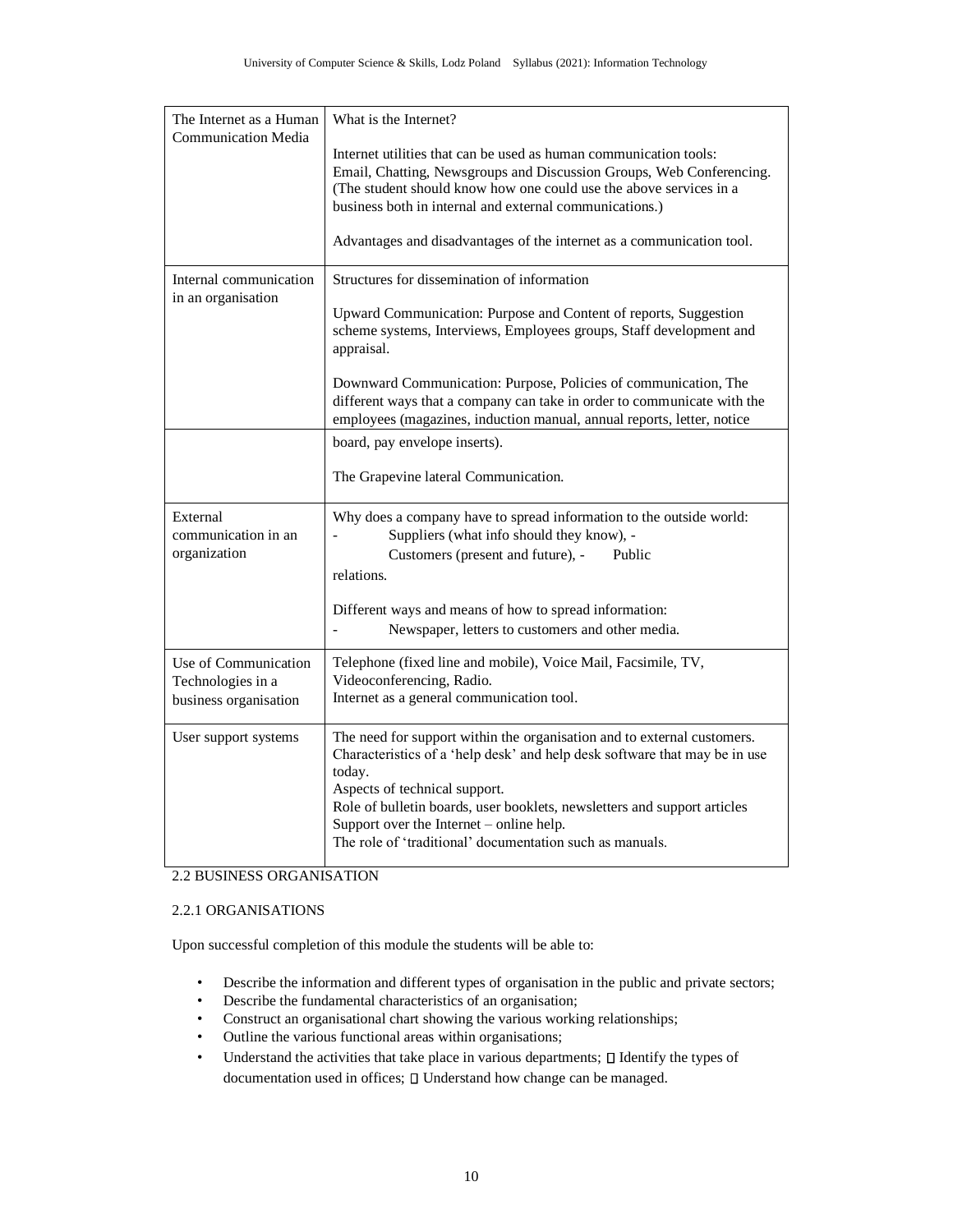| Formation of<br>organisations              | What is an organisation?<br>Behavioural science; from Barter Trade to Modern Organisations;<br>specialisation; profit/non-profit-making organisations.                                                                                                                                                                                                                       |
|--------------------------------------------|------------------------------------------------------------------------------------------------------------------------------------------------------------------------------------------------------------------------------------------------------------------------------------------------------------------------------------------------------------------------------|
| Types of organisations                     | Economics systems - Mixed Economies.<br>Organisations in the Private and Public Sectors:<br>Sole Trader; Partnership; Private and Public Ltd. Companies; Co-ops;<br>Public Corporations.                                                                                                                                                                                     |
| Characteristics of<br>organisations        | Essential components of organisations;<br>open vs closed systems; formal vs<br>informal organisations; authority,<br>responsibility and delegation;<br>centralised and decentralised; decision-<br>making management functions.                                                                                                                                              |
| Organisational Structure                   | Departmentalisation: By Function, by Product; by Location; by<br>Project/Contract.<br>The Organisational Chart: Vertical, Horizontal and Circular<br>Working Relationships: Line, Lateral, Staff and Function.                                                                                                                                                               |
| Introduction to<br><b>Functional Areas</b> | Outline the various functional areas; develop<br>an organisational chart; explain the work<br>carried out in each function;<br>the duties and responsibilities of the personnel at various levels within<br>each functional area.                                                                                                                                            |
| Documentation                              | Identify and describe the various types of documentation used in<br>organisations:-<br>Sales and Purchases documentation,<br>Production documentation,<br>Personnel documentation,<br>Finance documentation,<br>Administration documentation.                                                                                                                                |
| Managing Change                            | Reasons leading to change;<br>Classical example is the introduction or development of an information<br>system: this will result in change that must be managed. Factors could<br>include re-skilling, attitude, organisational structure, employment pattern<br>and conditions, internal procedures.<br>Overcoming resistance to change. Effects of and coping with Stress. |

## 2.2.2 THE ROLE OF INFORMATION AND COMMUNICATION TECHNOLOGY (ICT) TODAY

By the end of this section the student should be able to:

- Distinguish clearly between data and information, and appreciate the relevance of information in modern organisations;
- Define clearly computer-related crime and the counter-measures employed to combat such crime;
- Appreciate the need for data protection legislation;
- Have a basic understanding of how ICT is affecting various spheres of modern society.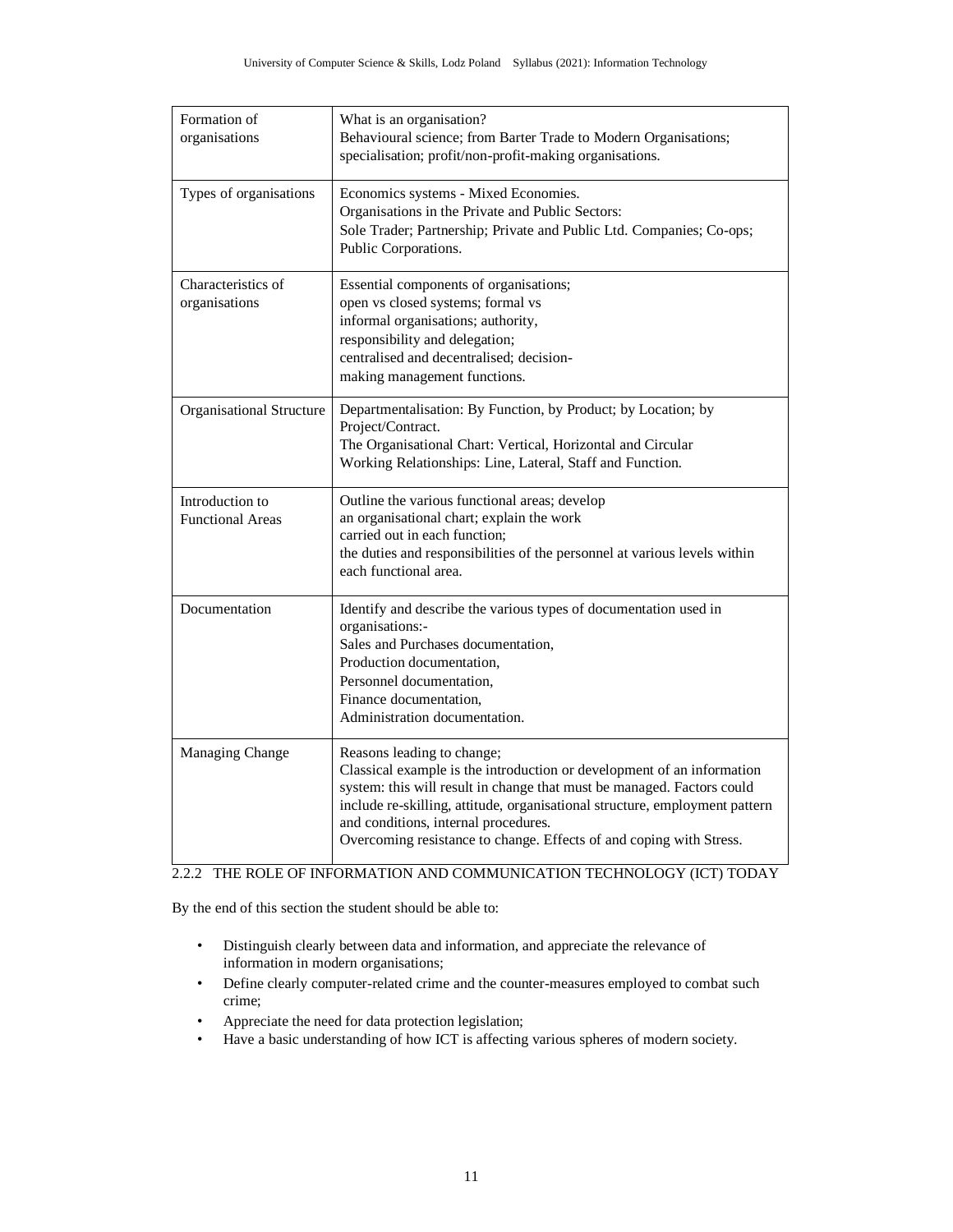| Data and Information | Definition of each.                                                            |
|----------------------|--------------------------------------------------------------------------------|
|                      | The idea that from information one is able to extract knowledge (i.e.          |
|                      | learning from interpretation of information).                                  |
|                      | The input-process-output cycle $-$ information obtained by processing of       |
|                      | 'raw' data.                                                                    |
|                      | Direct and indirect sources of data. The importance of quality of data         |
|                      | /information (i.e. up-to-date, accurate and complete).                         |
|                      | The significance of data and information to modern organisations $-$ ability   |
|                      | to take effective decisions for the benefit of organisations (such as entering |
|                      | a new market and doing research into a promising area).                        |
|                      | External and internal forms of data with respect to organisations.             |
|                      | Modern organisations/individuals are subjected to overexposure to data         |
|                      | and information. The need to find only what is required, when it is            |
|                      | required. The notion of the Information Society – a society based on           |
|                      | information and knowledge.                                                     |
|                      | The use of ICT to facilitate data organisation. Benefits and limitations of    |
|                      | ICT systems.                                                                   |
|                      |                                                                                |

| Computer-related crime         | A society based on information is threatened by itself. Data/information has<br>become vital to most organisations/individuals that they may seek illegal<br>ways to obtain it.<br>A new type of crime – computer based crime. Defining computer<br>crime/computer misuse. Authorities were initially unprepared.<br>Categories of illegal practices - hacking, theft (money, data, etc), computer<br>based fraud, malicious code – viruses. The Internet as a means to<br>perpetuate these crimes beyond physical borders.<br>Modern legislation has been introduced to combat computer/digital crime<br>(Malta/UK) computer misuse/ acts.<br>Software copyright laws – main issues (illegal to make, use and transmit<br>unauthorised copies to other users). |
|--------------------------------|-----------------------------------------------------------------------------------------------------------------------------------------------------------------------------------------------------------------------------------------------------------------------------------------------------------------------------------------------------------------------------------------------------------------------------------------------------------------------------------------------------------------------------------------------------------------------------------------------------------------------------------------------------------------------------------------------------------------------------------------------------------------|
| Data protection<br>legislation | The need to protect a person's personal privacy in lieu of the fact that a<br>person's personal details are relatively more easy to access online than with<br>previously used systems.<br>Principles of data protection and the data protection act (Malta/UK).<br>Exemptions (e.g. due to national security reasons).<br>Defining a data subject (i.e. persons whose details are stored in some<br>database). Their rights.<br>The role of the Data Protection Registrar                                                                                                                                                                                                                                                                                      |
| ICT in the modern<br>society   | An awareness of the limited role of computing in the past and its much<br>wider role today<br>Typical examples* of ICT use today would be:<br>Teleworking and the changing nature of work and employment resulting<br>from ICT<br>ICT and leisure - ICT related entertainment, 'chatting', booking of<br>holidays, flights etc via use of ICT.<br>(*other topics such as e-commerce are listed individually and in more<br>detail)                                                                                                                                                                                                                                                                                                                              |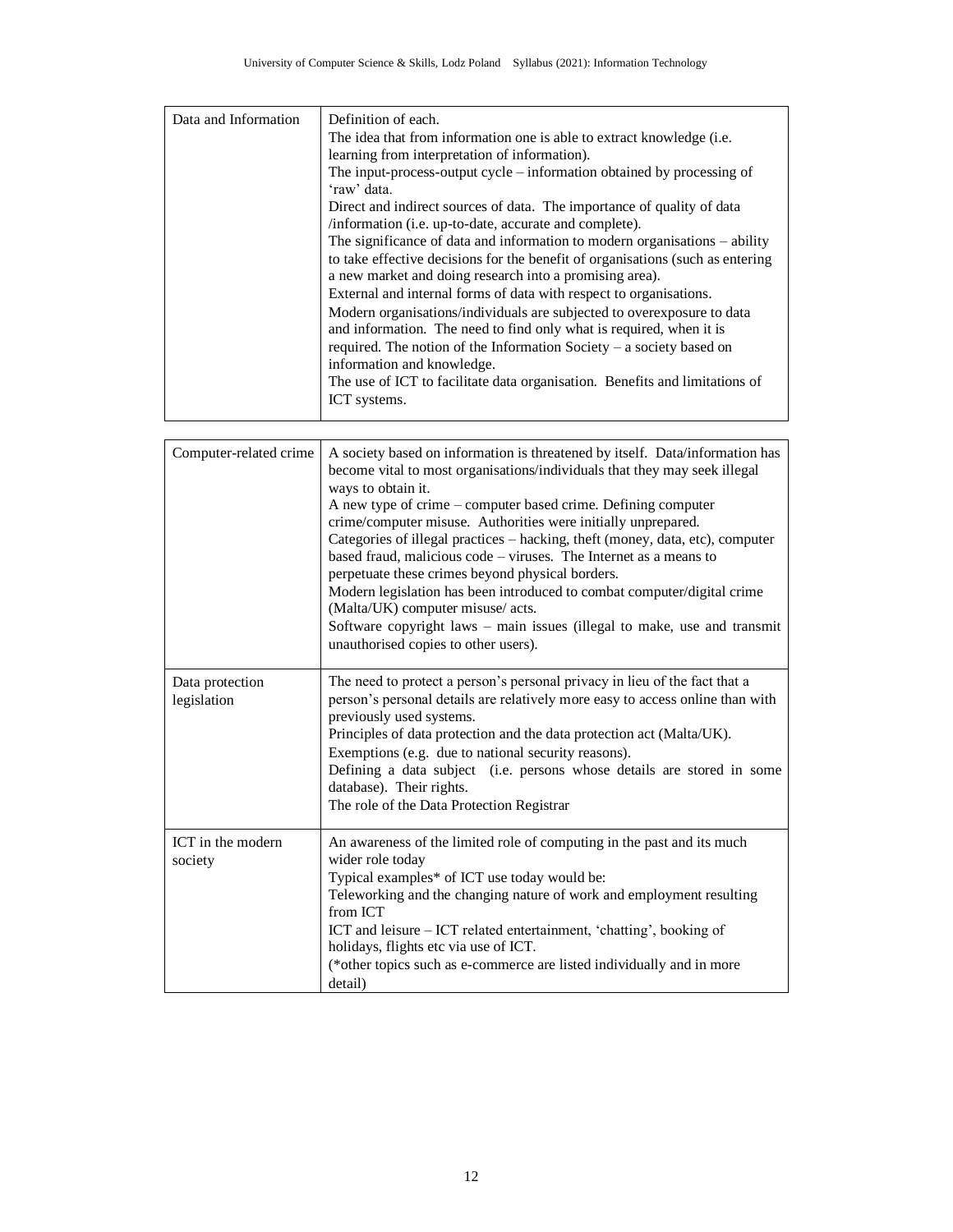| e-commerce & e-<br>business       | The emergence of e-business such as marketing as buying, selling,<br>ordering of stock and settling bills and customer support. E-commerce<br>as a tool for buying and selling. The trade cycle<br>The Value chain<br><b>EDI</b><br>E-markets<br>Internet commerce<br>Π.<br>Advantages to business and to customers<br>П.<br>Disadvantages to business and to customer<br>П.<br>Distinction between business to business (B2B) and business to<br>consumer (B2C) |
|-----------------------------------|------------------------------------------------------------------------------------------------------------------------------------------------------------------------------------------------------------------------------------------------------------------------------------------------------------------------------------------------------------------------------------------------------------------------------------------------------------------|
| e-government                      | Life events<br>Portals – one stop shop<br>Admin to Admin, Admin to Business, Admin to Citizen<br>Procuring systems - in house/outsource, ASP<br>Informing<br>Transacting - applications, payments, licenses<br>Email, request tracking,                                                                                                                                                                                                                          |
| e-learning                        | E-learning vs online learning<br>Use of Websites, downloads, Email, newsgroups<br>Virtual classroom<br>Adv / Disadv<br><b>Computer Based Training CBT</b><br>Synchronous / Asyncrhonous communication<br>One online techniques<br>Learning management systems                                                                                                                                                                                                    |
| ICT in Science and<br>Engineering | Design tools - CAD<br>Simulation – traffic, piloting (air,sea)<br>Data tracking systems, telemetry<br><b>GIS</b><br>Weather forecasting<br>Statistical packages (SPSS)                                                                                                                                                                                                                                                                                           |
| Health and Safety                 | Computers and health – people are using ICT more than ever before hence<br>exposed to hazards that were not common in the past<br>Stress, Repetitive Strain Injury (RSI), Eyestrain, Extremely Low Frequency<br>(ELF) radiation.<br>Computers, health and the law.<br>The ergonomic environment - recommendations regarding the design of<br>ICT work environment                                                                                                |

### 2.2.3 INFORMATION IN ORGANISATIONS

At the end of this module the candidates will be able to:

- Understand the methods that organisations may use to fulfil their information requirements;
- Discuss the need for, and describe, a corporate information security policy;  $\square$ Appreciate the need for organisations to have an IS strategy.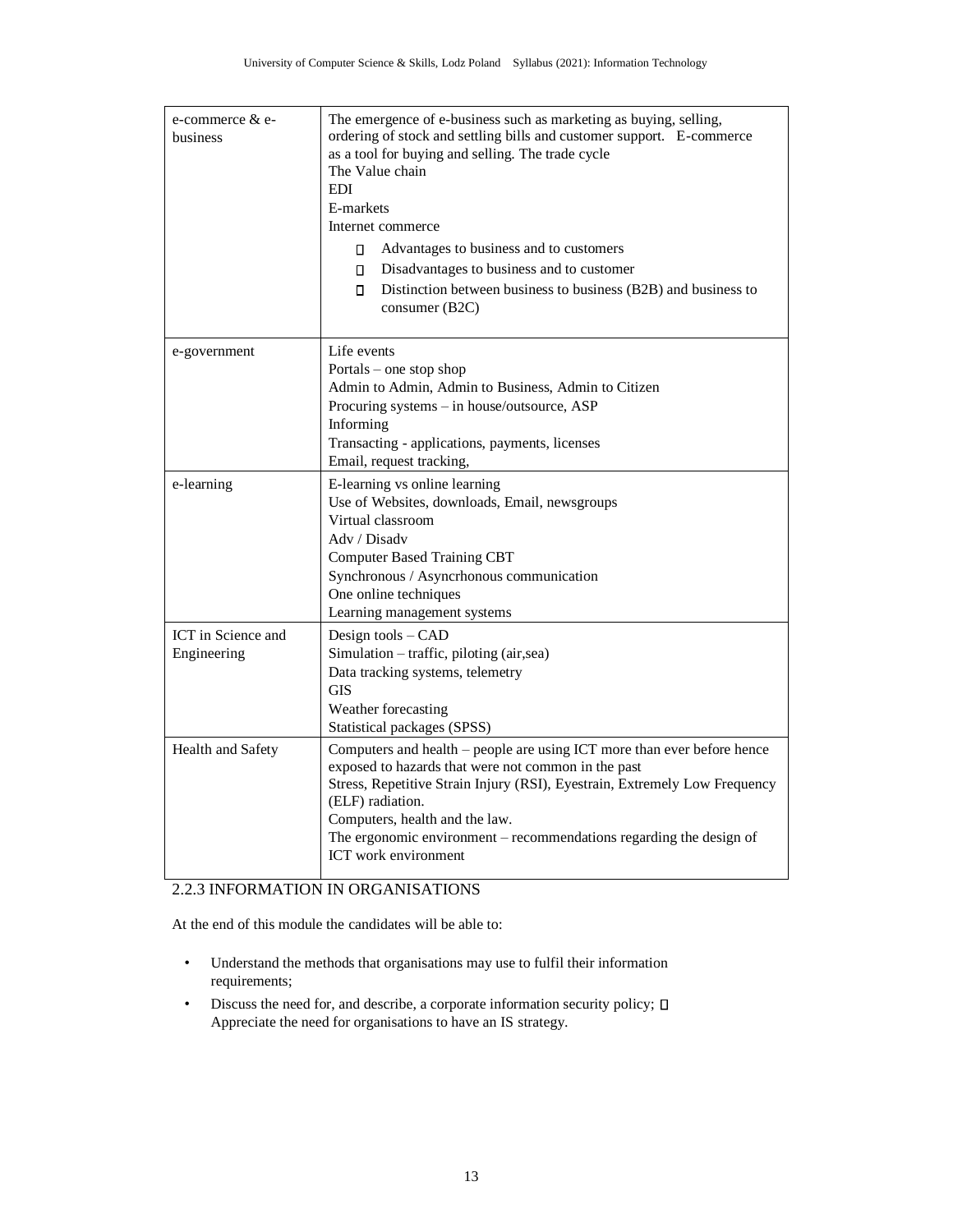| Information                                 | Nature and uses of information.<br>Describe the methods and mechanisms of information flow within an<br>organisation both formal and informal and the constraints imposed upon<br>this by organisational structures.<br>Gathering and Presenting Information: Sources; forms; collecting<br>information without printing or writing; various methods of presenting<br>information.<br>Classifying, Storing and Retrieving information.<br>Indexing; Index Storage; Filing; File Storage; Follow-Up Systems;<br>Retention Policy.<br>Information Integration.<br>The benefits gained from the use of COMPUTERISED SYSTEMS.<br>The strategic, implementation, operational level of task/personnel of a<br>typical Information Systems department in an organisation. |
|---------------------------------------------|--------------------------------------------------------------------------------------------------------------------------------------------------------------------------------------------------------------------------------------------------------------------------------------------------------------------------------------------------------------------------------------------------------------------------------------------------------------------------------------------------------------------------------------------------------------------------------------------------------------------------------------------------------------------------------------------------------------------------------------------------------------------|
| Information securityrisks<br>and protection | Understand the need for a corporate information security policy and its<br>role within an organisation. Factors could include prevention of misuse,<br>detection, investigation, procedures, staff responsibilities, disciplinary<br>procedures.<br>Describe the content of a corporate information security policy.                                                                                                                                                                                                                                                                                                                                                                                                                                               |
| IS strategies within<br>organizations       | The issues that need to be taken when creating an IS strategy.<br>The notion of $end - user computing$ .<br>ICT to gain competitive advantage (by organisations).<br>Comparing 'just- in - time' with 'just - in - case' scenarios.                                                                                                                                                                                                                                                                                                                                                                                                                                                                                                                                |

## **3: SOFTWARE**

### 3.1 CATEGORIES OF SOFTWARE

At the end of this module, students will be able to:

- Distinguish between the major categories of software;
- Describe the functions of the basic components found in an operating system;
- Understand the notions of software capabilities with reference to upgradeability, ease of use and reliability;
- Evaluate a software package to assess its suitability.

| Software categories    | Main two categories are System Software and Application Software.<br>Definitions of each.                                                                                                                                                                                                                                                                                                                                                                              |
|------------------------|------------------------------------------------------------------------------------------------------------------------------------------------------------------------------------------------------------------------------------------------------------------------------------------------------------------------------------------------------------------------------------------------------------------------------------------------------------------------|
| <b>System Software</b> | Types of: Operating system, Utility programs such as antivirus,<br>compressors and defragmentation. Translators (compilers, interpreters)<br>and assemblers). Monitoring software for both hardware and software.<br>Communication software.<br>Students should know that some Operating systems contain most of the<br>system software above. Candidates are expected of be familiar with the<br>properties and capabilities of the various types of system software. |
| Application software   | Types of: specific, general purpose (generic), and application generators.<br>Integrated and software suites. Advantages and disadvantages of each<br>type. The scenarios in which each type of software may be applied.                                                                                                                                                                                                                                               |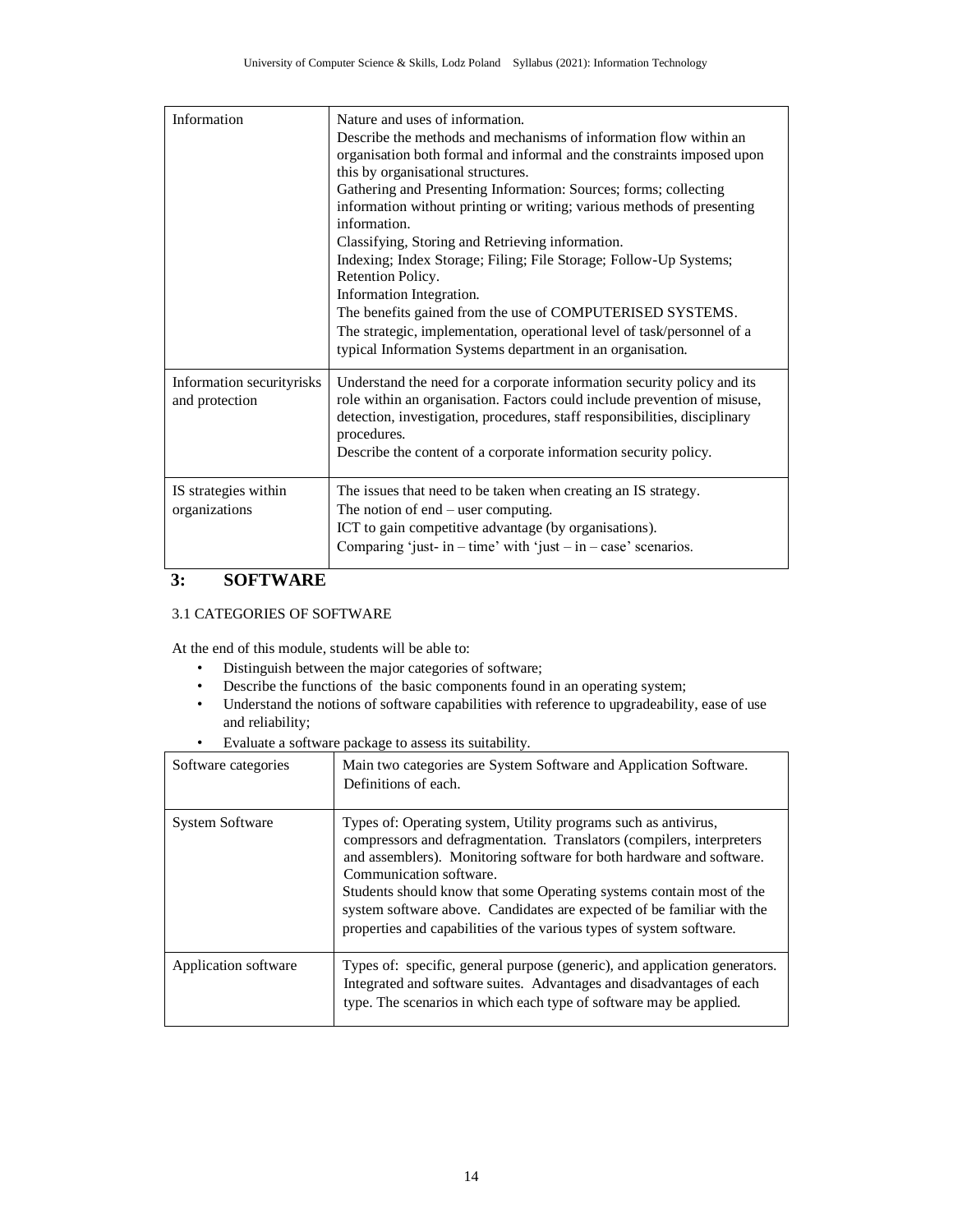| Operating System (OS)  | Purpose of OS. Candidates should know that the OS is software that<br>controls all operations.<br>Components of OS. Kernel (supervisor or control program), memory<br>manager, input/output manager, backing store manager, resource<br>allocation and scheduler, accounting, error handling and security,<br>interface between hardware and user.<br>Types of operating systems. Single program OS, multitasking,<br>multiprogramming and networked.<br>Command line interface and UCSS interface.<br>Candidates are expected to be aware of different types of operating<br>systems. |
|------------------------|----------------------------------------------------------------------------------------------------------------------------------------------------------------------------------------------------------------------------------------------------------------------------------------------------------------------------------------------------------------------------------------------------------------------------------------------------------------------------------------------------------------------------------------------------------------------------------------|
| Software Capabilities. | Portability between programs. Portability between files. Upgrades<br>compatibility.<br>Object Linking and Embedding (OLE). Differences between linked and<br>embedded objects.<br>Reliability tests.                                                                                                                                                                                                                                                                                                                                                                                   |
| Software Evaluation    | Evaluation criteria. Some examples of criteria are: Hardware needs.<br>Quality of documentation. Compatibility with existing software. Ease of<br>use and learning. Technical support. Cost. Benchmark tests. Software<br>house reputation. Evaluation report. Students should be able to write an<br>evaluation report on one particular application package.                                                                                                                                                                                                                         |

#### 3.2 GENERIC SOFTWARE

In this module, students will:

- Become conversant with the nature and capabilities of the most common generic software;
- Improve their development skills by using generic packages namely word-processing, spreadsheet and database.

| Word processing | Page layout, formatting, spell and grammar checkers, index and<br>table of contents creation, importation of files, mail merge and<br>template creation.                                                                                                                                                                                                               |
|-----------------|------------------------------------------------------------------------------------------------------------------------------------------------------------------------------------------------------------------------------------------------------------------------------------------------------------------------------------------------------------------------|
| Spreadsheet     | Cell formatting, manipulation of cells, rows and columns, use of<br>functions (sum, average, maximum, minimum) plus standard<br>mathematical operators, sorting and querying simple database<br>sheets, multiple linked worksheets, cell absolute and reference,<br>creation of charts and graphs. Pivot tables. Goal seek solver. Use<br>of macros. What if analysis. |
| Database        | Creation of tables, queries, forms and reports. Creation of well<br>organised and linked relational tables. Field data types: numeric,<br>string, boolean and date. Enforcement of referential integrity. Use<br>of macros. Creation of customised menus. Execution of<br>multitable queries.                                                                          |

 Manual operational skills of how to use particular generic software will not be assessed. However, examination questions will assume a reasonable level of knowledge and understanding of the capabilities of database, spreadsheet and word-processing.

### 3.3 DATABASE SYSTEMS

At the end of this module, students will be able to:

- Describe the nature and purpose of database systems and how they work;
- Describe the functions of the tools readily available in database packages;
- Appreciate the advantages of relational database systems over traditional file systems;
- Describe the components of a database management system;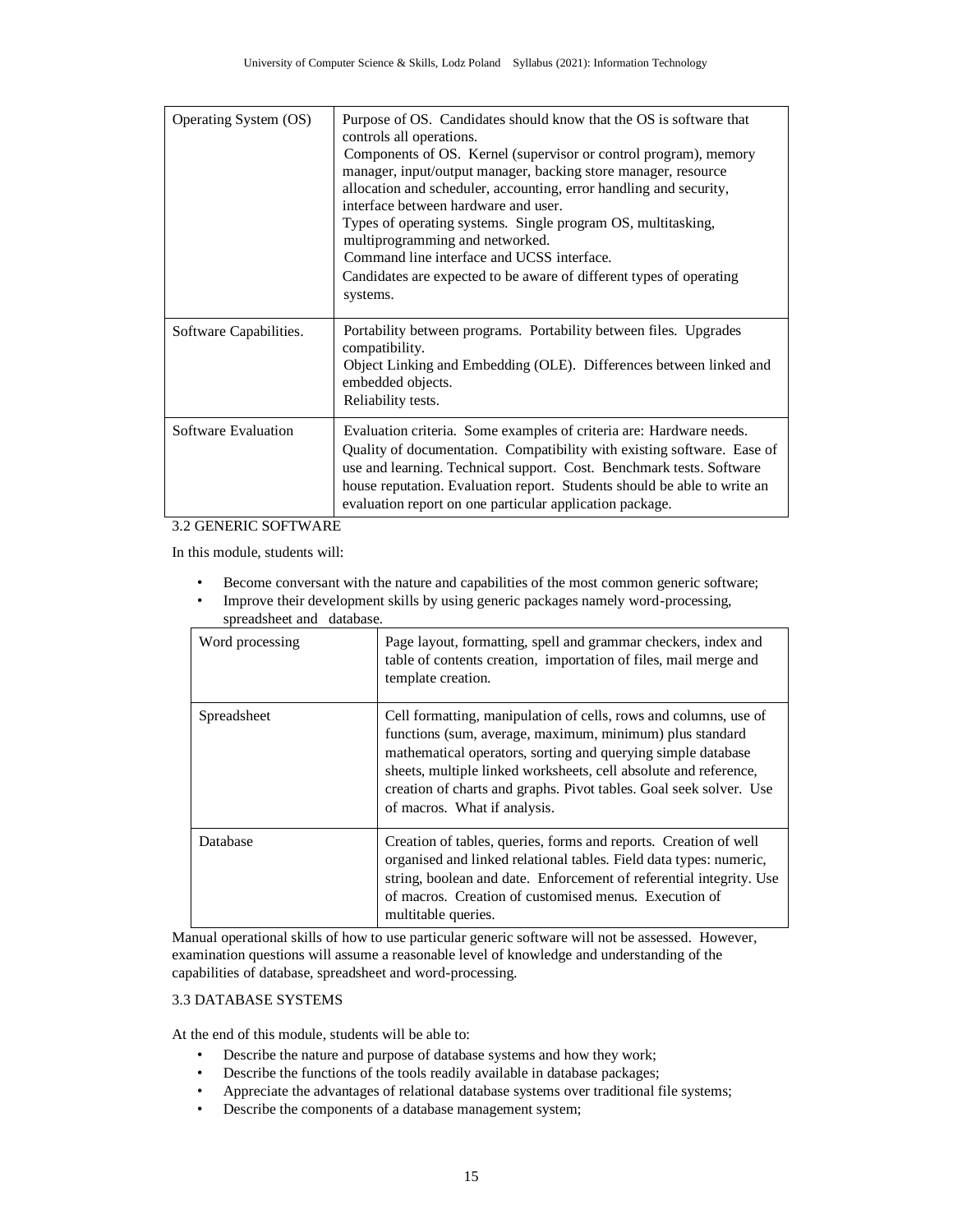• Generate structured query language (SQL) statements;  $\square$  Describe the different types of database organisations;  $\square$  Distinguish between shared and distributed databases.

| Introduction to Database<br>systems | Notion of a file. Program files and data files.<br>Database systems and flat-file systems. Their definitions. Relative<br>advantages and disadvantages of each.<br>Database management system (DBMS). Role of DBMS as the<br>interface between user and database in a database system.<br>Database as a collection of data organised in tabular form - base<br>table.                                                                                                                                                                                                                       |
|-------------------------------------|---------------------------------------------------------------------------------------------------------------------------------------------------------------------------------------------------------------------------------------------------------------------------------------------------------------------------------------------------------------------------------------------------------------------------------------------------------------------------------------------------------------------------------------------------------------------------------------------|
| <b>Relational Tables</b>            | Table organisation<br>Definition of entity, field (attribute), key field (primary key), secondary<br>key, record (tuple).<br>Links between tables. Definition of foreign key.<br>Representation of relational tables by the use of the notation in which<br>the name of each table is followed by a list of all the fields in<br>brackets. Key fields are underlined and foreign keys are in italic, or<br>have a line over them. (Entity name in block capitals whereas field<br>names are in lower case.)<br>Field types in relational tables – text, numeric, date, boolean and<br>memo. |

| Tools in database packages                         | Tables: creation of relational (base) tables. Operations on tables such<br>as search, deletion, amend and sort. Referential integrity taken care of<br>by database package.<br>Forms: types of. Advantages of forms with special reference to<br>validations in entry forms.<br>Queries: definition of. Done via Graphics User Interface or by<br>Structured Query Language (SQL). Answer table.<br>Reports: definition of. |
|----------------------------------------------------|-----------------------------------------------------------------------------------------------------------------------------------------------------------------------------------------------------------------------------------------------------------------------------------------------------------------------------------------------------------------------------------------------------------------------------|
| Traditional<br>file<br>systems<br>database systems | vs Relative advantages and disadvantages of each.<br>Issues to be<br>considered: data consistency, portability, data redundancy, security,<br>complexity, cost, data size and robustness.                                                                                                                                                                                                                                   |
| Database management system                         | Structure and features of. Meaning and purpose of data dictionary.<br>File manager. Data manipulation language. Data description language.<br>Query language. Security.<br>Role of database administrator.<br>The three level schema – conceptual, logical and physical. Generation<br>of different views.                                                                                                                  |
| Conceptual model                                   | Design of the conceptual model irrespective of dbms type to be used.<br>Entities, attributes and relationships.<br>Entity-Relationship (E-R) diagrams. One-to-one, one-to-many and<br>many-to-many.                                                                                                                                                                                                                         |
| Normalisation                                      | Purpose of normalisation.<br>1st, 2 <sup>nd</sup> and 3 <sup>rd</sup> normal form. Boyce-Codd normal form.                                                                                                                                                                                                                                                                                                                  |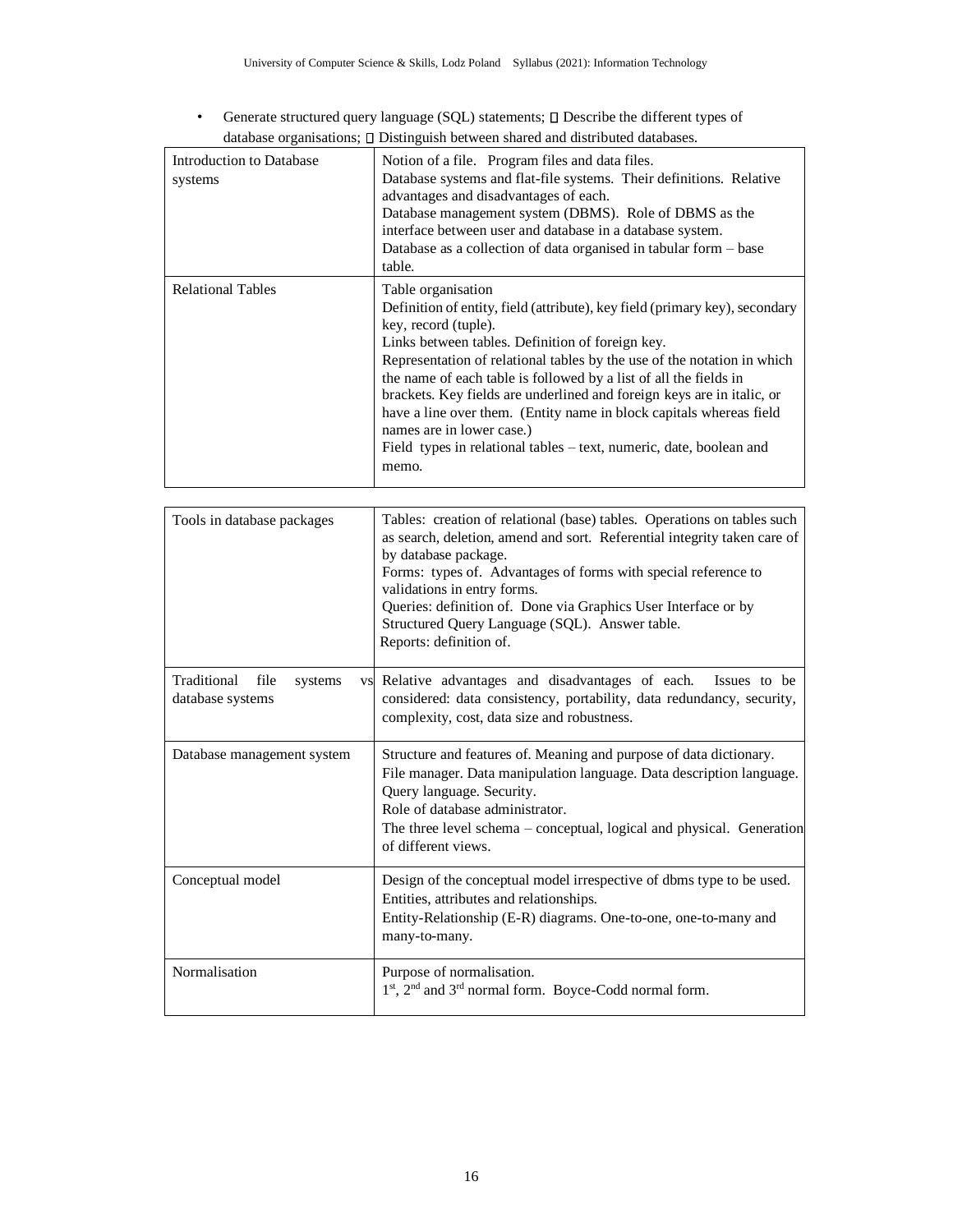| <b>Structured Query Language</b>           | Querying a relational data base by SQL statements. SQL constructs:<br>SELECT FROMWHERE,<br>SELECT FROMWHEREAND,<br>SELECT FROMWHEREORDER BY,<br>SELECT FROMWHEREGROUP<br>$BY_{\cdots}$<br>SELECT  FROMINNER JOIN ON<br>During the examination, students may be asked to create SQL<br>statements from the constructs above. |
|--------------------------------------------|-----------------------------------------------------------------------------------------------------------------------------------------------------------------------------------------------------------------------------------------------------------------------------------------------------------------------------|
| Database Organisations                     | Flat file, Relational, Hierarchical, Network and Object Oriented.<br>Definition and major characteristics of each organisation                                                                                                                                                                                              |
| Shared and Distributed database<br>systems | Definition of each. Characteristics of each. Relative advantages and<br>disadvantages.                                                                                                                                                                                                                                      |

3.4 INTERNET-RELATED SOFTWARE

At the end of this module, candidates will be able to:

- Describe internet related terms;
- Describe the capabilities of internet-related utility software;
- Try most of the internet utilities listed below;
- Appreciate that all internet applications and utilities run on top of standard protocols;  $\square$ Appreciate existence of software to improve security.

| Introduction to the Internet | How the Internet was developed?<br>Internet structure. Internet registries. Domain names. DNS and TLD.<br>Intranets and Extranets.                                                                                                                                                                                                                                                                                   |
|------------------------------|----------------------------------------------------------------------------------------------------------------------------------------------------------------------------------------------------------------------------------------------------------------------------------------------------------------------------------------------------------------------------------------------------------------------|
| Internet utility software    | All Internet software is based on client-server technology.<br>Internet is not just the WWW. Other utilities are:<br>e-mail, ftp, telnet, usenet groups, chat lines and videoconferencing.<br>Students are expected to describe the purpose, features, advantages and<br>disadvantages of each software utility.<br>Awareness of mobility. Connecting to the Internet via mobile phone.<br>Advantages/disadvantages. |
| <b>WWW</b>                   | Internet service provider. Web site. Web page construction. Web<br>server. Web browser (URL, HTML, bookmark, history, downloading,<br>hyperlinks).                                                                                                                                                                                                                                                                   |
| Internet protocols           | SMTP. POP and IMAP. FTP. HTTP. TCP/IP.<br>Candidates need only know the purpose of each protocol.                                                                                                                                                                                                                                                                                                                    |
| Security problems            | Internet based fraud. Password hacking. Viruses.<br>Some solutions to these problems: Encryption and decryption keys.<br>Firewalls. Anti-virus software. Digital signatures and certificates.                                                                                                                                                                                                                        |

## **4: PROGRAMMING TECHNIQUES AND SYSTEM DEVELOPMENT**

After covering this module, students should be able to demonstrate problem solving skills which can easily be applied to programming. Students should have experienced programming and testing techniques by using JAVA.

### 4.1 PROGRAMMING TECHNIQUES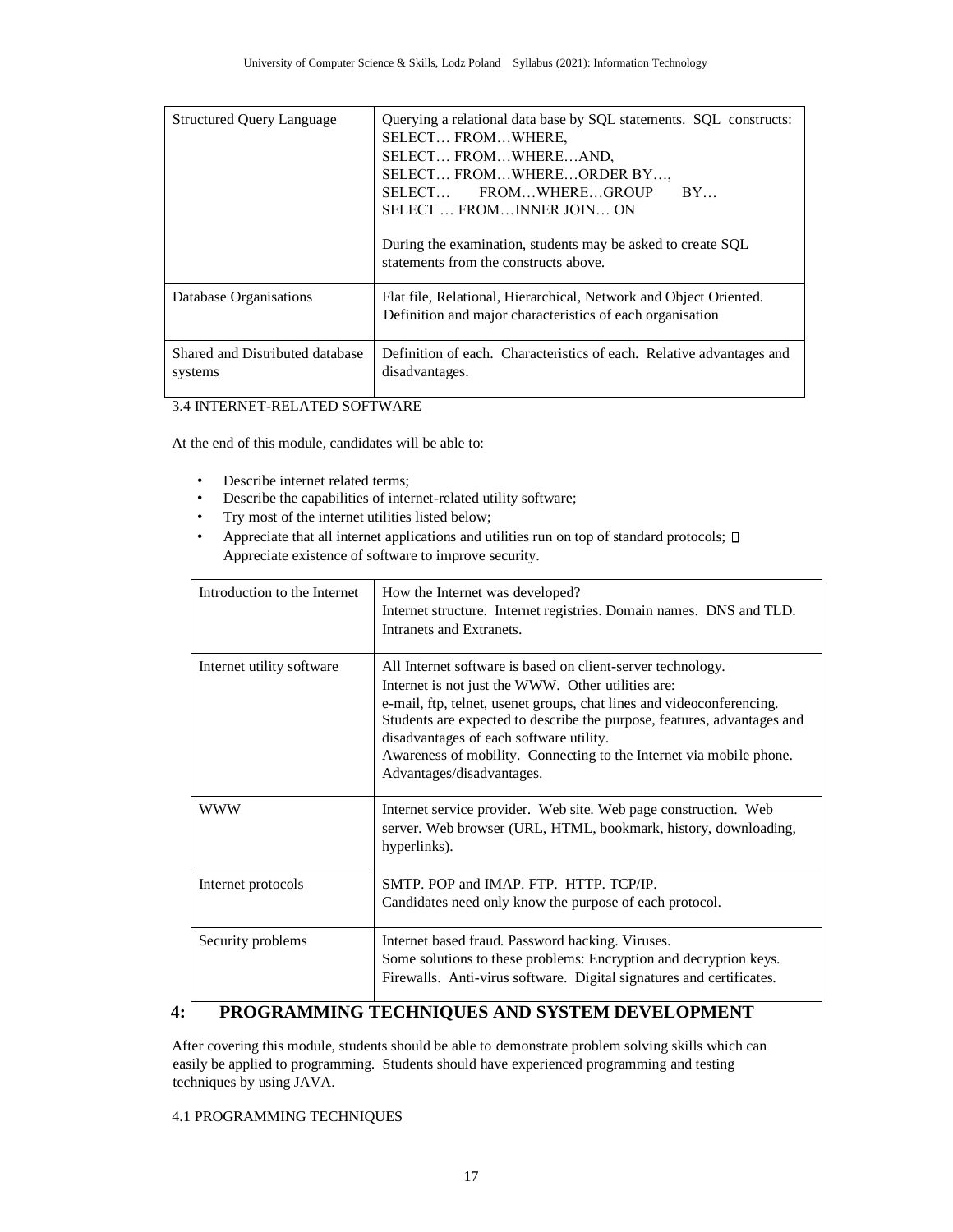At the end of this module, candidates will be able to:

- Describe the different generations of programming languages;
- Distinguish between different programming paradigms with special reference to imperative and object-oriented;
- Describe the major features and be familiar with the constructs of an object oriented high level programming language (Java)
- Build well designed programs using structured techniques with an objected oriented type of programming language;
- Implement algorithms in problem solving;
- Know how to use debugging facilities within an Integrated Development Environment.

| Generations of Programming<br>languages | Natural versus formal languages.<br>Major types of programming languages: machine language, assembly<br>language, high-level languages and 4GLs.<br>Purpose of language translators. Features of compilers, interpreters<br>and assemblers.                                                                                                                                                                                                                                                                                                                                                                                                                                                                                                                                                                       |
|-----------------------------------------|-------------------------------------------------------------------------------------------------------------------------------------------------------------------------------------------------------------------------------------------------------------------------------------------------------------------------------------------------------------------------------------------------------------------------------------------------------------------------------------------------------------------------------------------------------------------------------------------------------------------------------------------------------------------------------------------------------------------------------------------------------------------------------------------------------------------|
| Programming paradigms                   | Imperative, functional, declarative and object-oriented. Their major<br>characteristics and areas of application.<br>Emphasis will be given to object-oriented type of languages with Java<br>as the language to be used for the programming related exercises.                                                                                                                                                                                                                                                                                                                                                                                                                                                                                                                                                   |
| Imperative paradigm                     | Character set; reserved words; identifiers (both standard and<br>userdefined); variables and constants; simple and structured data types<br>(such as integer, floating, string and records); statements; expressions;<br>control structures (sequence, loops and branching);<br>subroutines/subprograms/functions/procedures (parameter passing by<br>value and by reference); scope of variables; one and two dimensional<br>arrays; file handling operations (text and record type).<br>Usage of unconditional branches (such as goto) should be highly<br>discouraged.                                                                                                                                                                                                                                         |
| Object oriented paradigm                | Concepts of Objects, Properties, Controls, Events, Methods for objects,<br>Control arrays, Polymorphism and Inheritance                                                                                                                                                                                                                                                                                                                                                                                                                                                                                                                                                                                                                                                                                           |
| Structured programming<br>techniques    | Top-down and bottom-up approaches in problem solving;<br>modularity; Techniques for expressing sequence, selection and<br>iteration constructs;<br>Advantages of building programs using structured techniques.                                                                                                                                                                                                                                                                                                                                                                                                                                                                                                                                                                                                   |
| Problem solving techniques              | Algorithms for creation, initialisation, filling and displaying contents of<br>one-dimensional and two-dimensional arrays.<br>Search algorithms (linear and binary), hash functions.<br>Sorting algorithms (one iterative and one recursive).<br>Validation checks algorithms (range & data types).<br>Operations on different file organisations (serial, sequential, direct,<br>indexed-sequential)<br>Operations of files. Creating, writing to and reading from files.<br>Updating (inserting & deleting) of files. Merging of files.<br>Students should be highly encouraged to write algorithms before<br>writing computer programs.<br>Questions assuming a particular high level language syntax will not be<br>set, but students are expected to express the solution for given tasks in<br>pseudo-code. |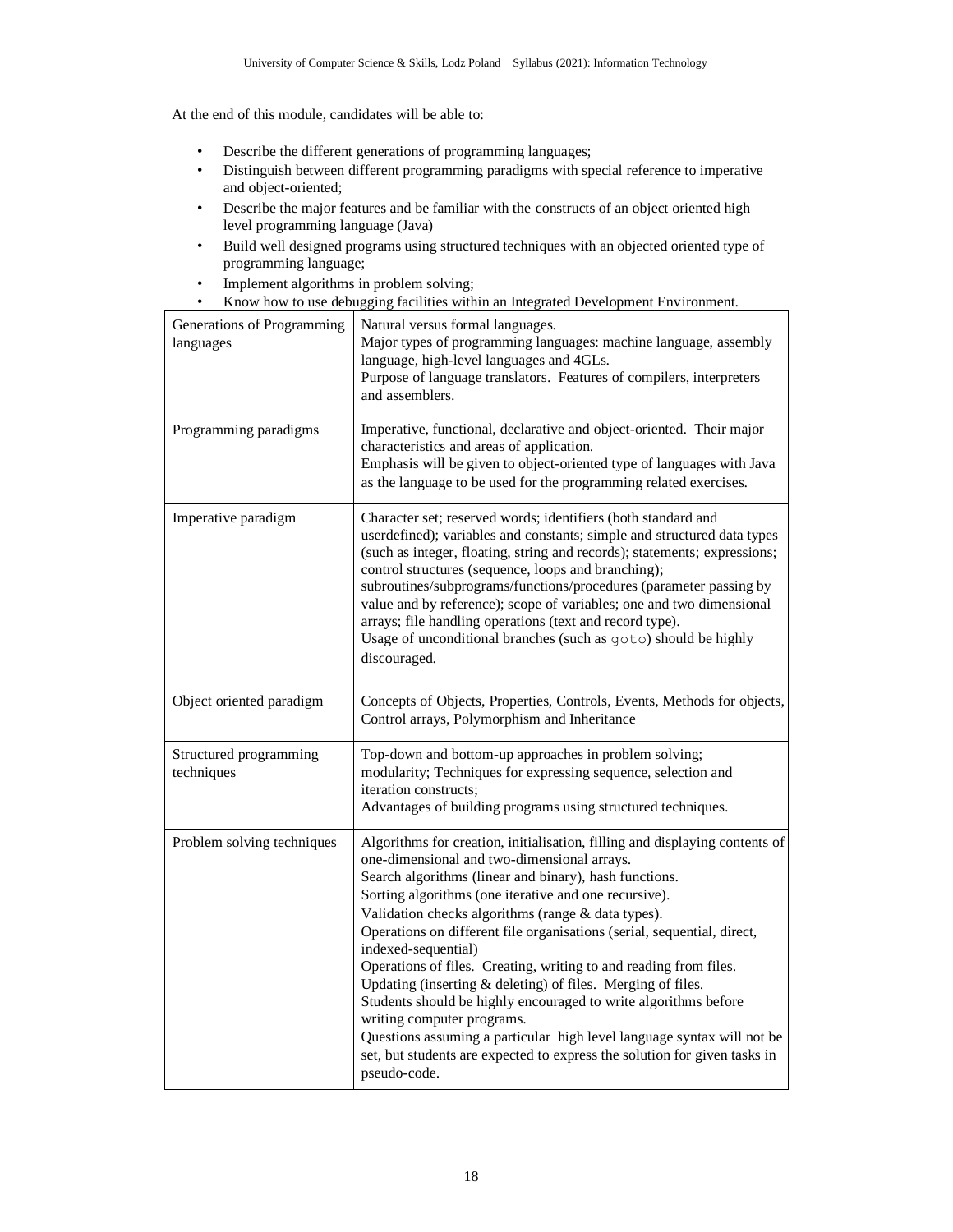## 4.2 SYSTEM DEVELOPMENT

Students will learn how to:

- Plan the time schedule to complete system objectives;
- Investigate the client's requirements and set objectives during the design phase;
- Use structured techniques involved in system design;
- Implement and test the designed subtasks by means of software tools and/or good programming techniques;
- Produce the final documentation of the system being developed.

| Planning                                                | Before a system starts taking shape it must go through a number of<br>development stages each of which must be well planned. Candidate<br>learns how to plan the time schedule keeping in mind that all<br>objectives are to be realistically chosen and achieved in the time<br>frame available. Any standard system life cycle may be followed. |
|---------------------------------------------------------|---------------------------------------------------------------------------------------------------------------------------------------------------------------------------------------------------------------------------------------------------------------------------------------------------------------------------------------------------|
| Analysis<br>Problem Identification and<br>Investigation | Problem must be completely understood before solving it<br>systematically.<br>Candidates are expected to practise methods for collecting<br>information, such as interviews, questionnaires, observations and<br>inspection of documents.                                                                                                         |
| <b>Feasibility Study</b>                                | Candidates are expected to practise writing feasibility study reports<br>based on the outcomes of the investigation. Technical, financial and<br>social aspects should be considered.                                                                                                                                                             |
| System and information<br>requirements                  | Input and output formats. System type such as single/multi user,<br>online, batch or real-time.<br>Storage requirements. User interface needs. Representation of data<br>flow within the present system. Creation of Data Flow Diagrams<br>(DFDs). Processing requirements.<br>Proposal of alternative methods of solution                        |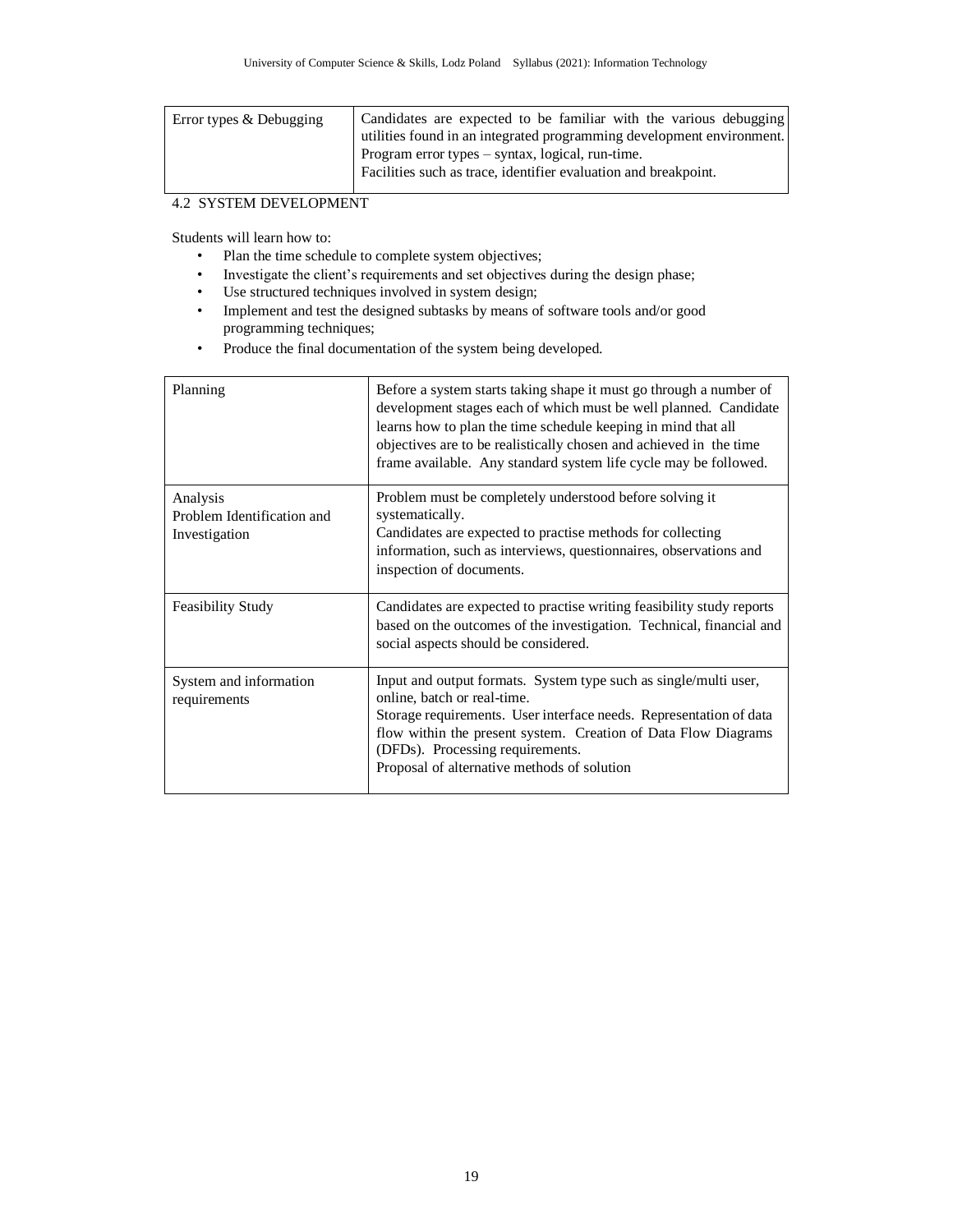| Design                     | One method of solution is chosen. Reasons of choice are to be<br>documented. Criteria considered could be costs, needs for<br>development, knowledge and time frame available.<br>A suitable paradigm for implementation of software should also be<br>selected. Selection of existing software tools.<br>Structured techniques. Top-down and bottom-up approaches.<br>Structured charts. Jackson Structured Programming method.<br>Decision tables.<br>The purpose of each module. Input/output interface of each<br>module. Entity-Relationship diagrams, normalised tables. Data<br>structures and file organisations. Choice of data types.<br>Description of algorithms in each module. Pseudo-coding.<br>Human Communication Interface. Input and output formats.<br>Data capture and validation methods.<br>Systems design flowchart symbols (for input/output, screen,<br>process, direct access and serial access storage, manual operations<br>and hardcopy).<br>Testing strategy for individual components and for testing overall<br>system(dry run, unit testing, integral testing, test data, test solution,<br>black box and white box testing). |
|----------------------------|-----------------------------------------------------------------------------------------------------------------------------------------------------------------------------------------------------------------------------------------------------------------------------------------------------------------------------------------------------------------------------------------------------------------------------------------------------------------------------------------------------------------------------------------------------------------------------------------------------------------------------------------------------------------------------------------------------------------------------------------------------------------------------------------------------------------------------------------------------------------------------------------------------------------------------------------------------------------------------------------------------------------------------------------------------------------------------------------------------------------------------------------------------------------|
| Implementation and testing | Mapping of modules' design into a programming paradigm or<br>application generation tool.<br>Testing is carried out according to chosen testing strategy.<br>System testing (acceptance testing, alpha and beta testing).<br>System implementation method (parallel, direct, pilot or phased).<br>Staff training. Conversion of data files.<br>User's guide and technical documentations.                                                                                                                                                                                                                                                                                                                                                                                                                                                                                                                                                                                                                                                                                                                                                                       |
| Maintenance                | Issues that make a system easy to maintain. Issues that may be<br>considered are technical documentation, implementation of<br>modularity and structured programming techniques.                                                                                                                                                                                                                                                                                                                                                                                                                                                                                                                                                                                                                                                                                                                                                                                                                                                                                                                                                                                |
| System evaluation          | System evaluation based on usability, effectiveness and<br>maintainability.                                                                                                                                                                                                                                                                                                                                                                                                                                                                                                                                                                                                                                                                                                                                                                                                                                                                                                                                                                                                                                                                                     |

## **5: EXERCISES**

#### 5.1 GUIDELINES ON EXERCISES

Problems chosen by students should be realistic and reasonable in the sense that the objectives planned may be implemented in the time-frame available. Candidates should be encouraged to use different sources of information – books, internet, newspapers and journals.

In marking the assignments, credit will be given to the inclusion of the appropriate features as described in the following sections.

### 5.2 COMBINED DATABASE & SPREADSHEET

Features in Database assignment

- Entity-Relationship Diagrams
- Well organised tables
- Field types well-chosen and explained. Inclusion of any default values and validations
- Demonstration of referential integrity
- Creation and use of forms for data entry
- Queries on multiple tables
- Creation and display of reports
- Use of macros
- Creation of switchboard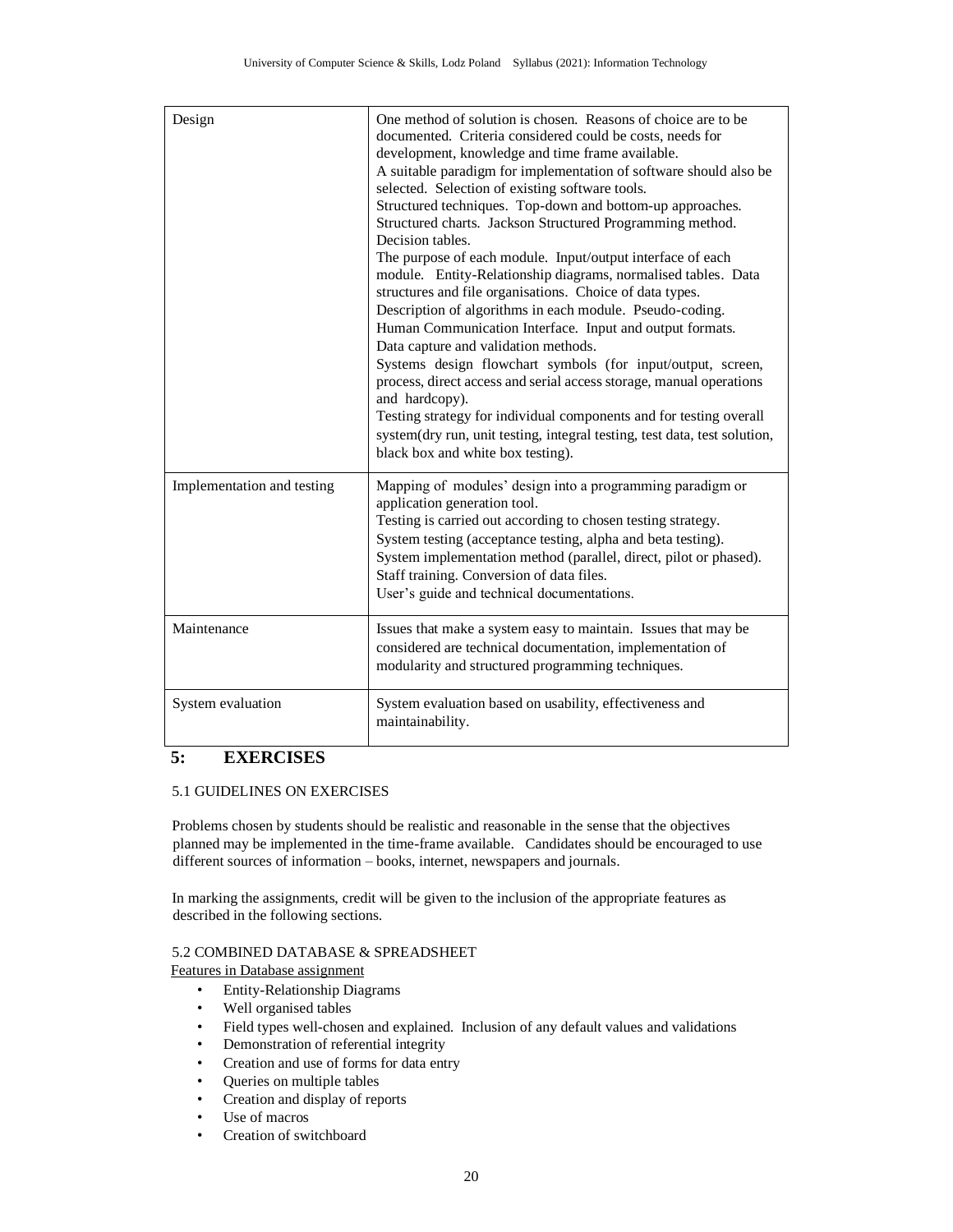#### Features in Spreadsheet assignment

- More than one worksheet
- Linked worksheets
- Use of labels, numbers and formulae
- Absolute and reference cells
- Validation of data entered
- Pivot tables
- Goal seek and solver
- Locking sheets
- Macros to control input/output and processing
- Customisation of menus and toolbars
- Built-in presentation tools such as charts

#### Examples of Database projects that may require links to spreadsheet

- Library system
- Car licensing system
- Video rental system
- Course organiser

### 5.3 PROGRAMMING ASSIGNMENTS I & II

#### Features in Programming assignments

- Use of right variable types
- Easy-to-read variable names
- User defined data types
- Use of structured data types such as record and arrays (up to two dimensional)
- Demonstration of structured programming techniques
- Modularity
- Parameter passing by value and by reference
- Validation on data entry
- Algorithm description
- Input/output operations on files
- Easy-to-use interface
- Implementation of sorting/searching
- In-line documentation in source code

With an objected-oriented programming paradigm, candidates are still expected to demonstrate most of the features listed above in their work submitted. Emphasis is expected to be made on the use of structured programming techniques in problem solving.

#### 5.4 WEB DESIGN ASSIGNMENT

Features in the Web Design Assignment

- Use of Tables
- Hyperlinks
- 'Mail to' facility
- Images
- Anchors
- Optional Frames
- Image Maps
- Use of Javascript
- Form validation (client side)

#### 5.5 THE DOCUMENTATION AND ITS MARKING SCHEME